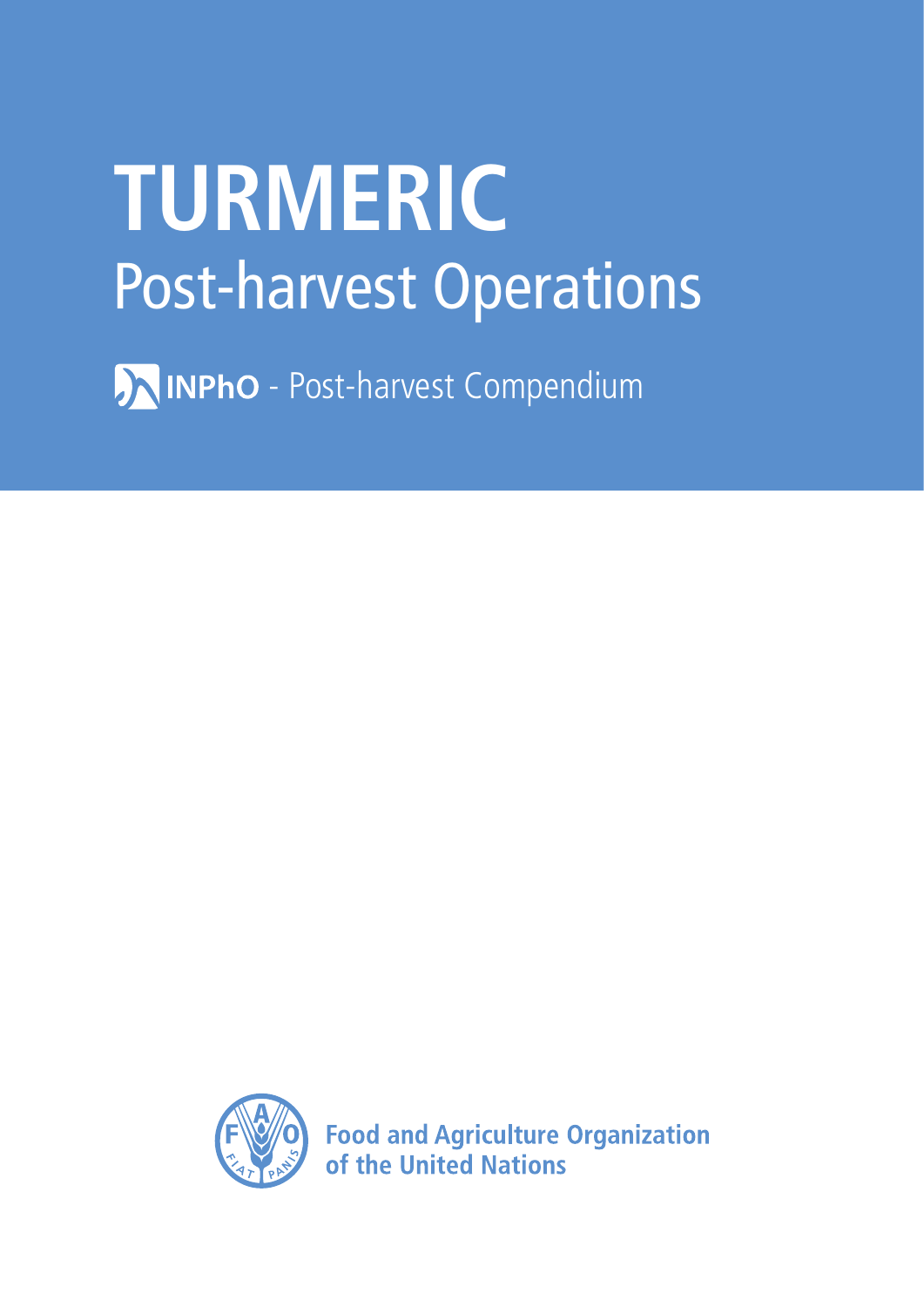# **TURMERIC: Post-Production Management**

Organisation: Food and Agriculture Organization of the United Nations (FAO), AGST Prepared by Anne Plotto. Edited by François Mazaud, Alexandra Röttger, Katja Steffel Last reviewed: 22/04/2004

#### **Contents**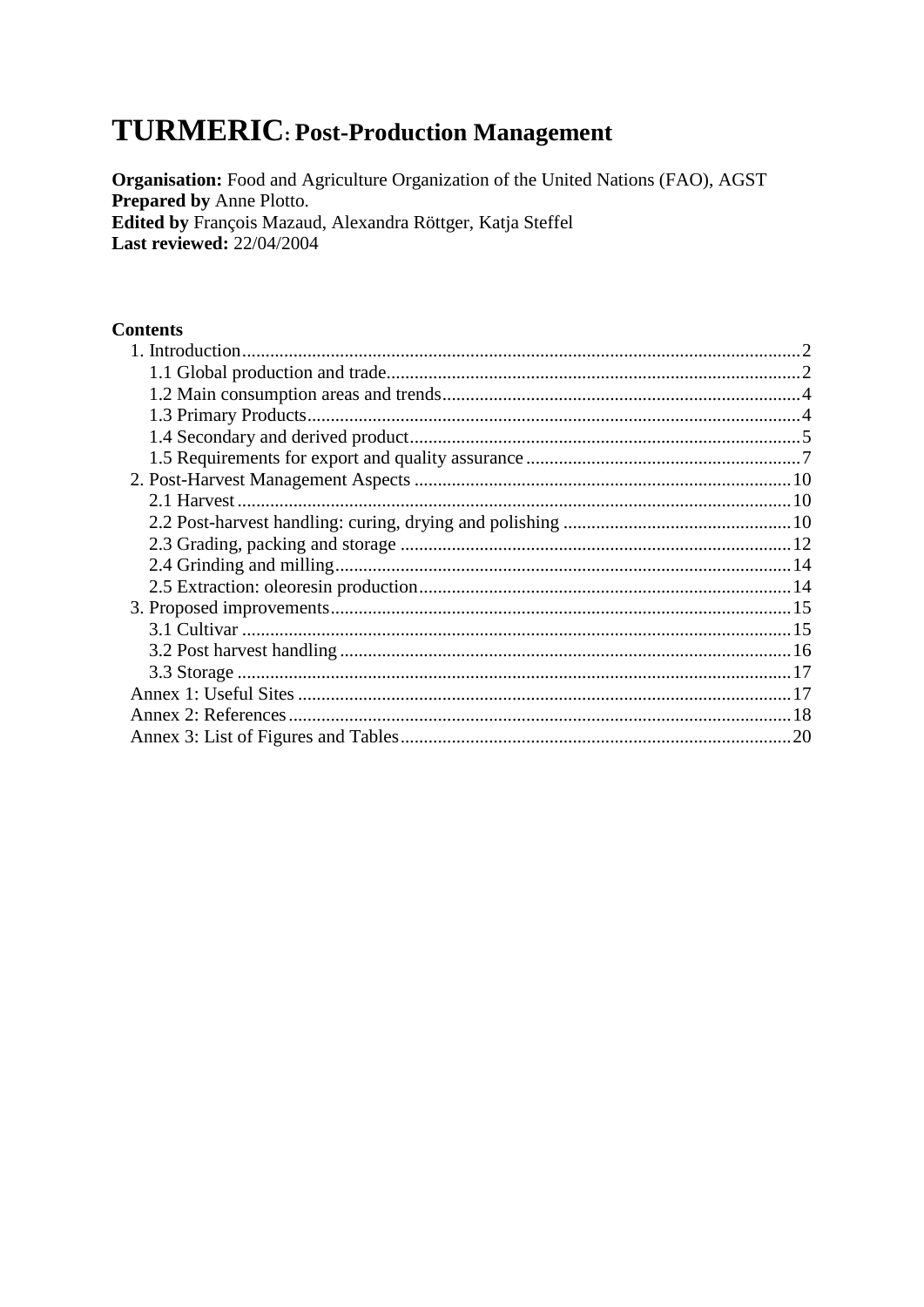# <span id="page-2-0"></span>**1. Introduction**

As a dried rhizome of a herbaceous plant, turmeric is closely related to ginger. The spice is also sometimes called "Indian saffron" thanks to its yellow color.<sup>1</sup> The underground rhizome imparts a distinctive flavor to food but it is also used to provide food with a deep, indelible orange color. In the form of this fine, dried, yellow powder, turmeric is mostly sold to customers in developed countries. Turmeric is used in a wide variety of foods of the cuisines of Southern Asia but locally it also applies as an antiseptic for skin abrasions and cuts.<sup>46</sup>

# <span id="page-2-1"></span>**1.1 Global production and trade**

While there is speculation that turmeric may have originated from South or South-East Asia, its center of domestication is certainly the Indian subcontinent.<sup>19,39</sup> Currently, India is the major producer of turmeric, and it is also the major user of its own production (Table 1). Turmeric is part of Indian's culture: it is an important ingredient in curry dishes; it is also used in many religious observances, as a cosmetic, a dye, and it enters in the composition of many traditional remedies.<sup>13,19,39</sup>



**Figure 1. Figure 1a. Figures 1 - 1a. Turmeric (***Curcuma Longa L.***) <sup>57</sup>**

Other producers in Asia include Bangladesh, Pakistan, Sri Lanka, Taiwan, China, Burma (Myanmar), and Indonesia. Turmeric is also produced in the Caribbean and Latin America: Jamaica, Haiti, Costa Rica, Peru, and Brazil.<sup>19,56</sup> Turmeric and curry powder exports from India are listed in Table 2.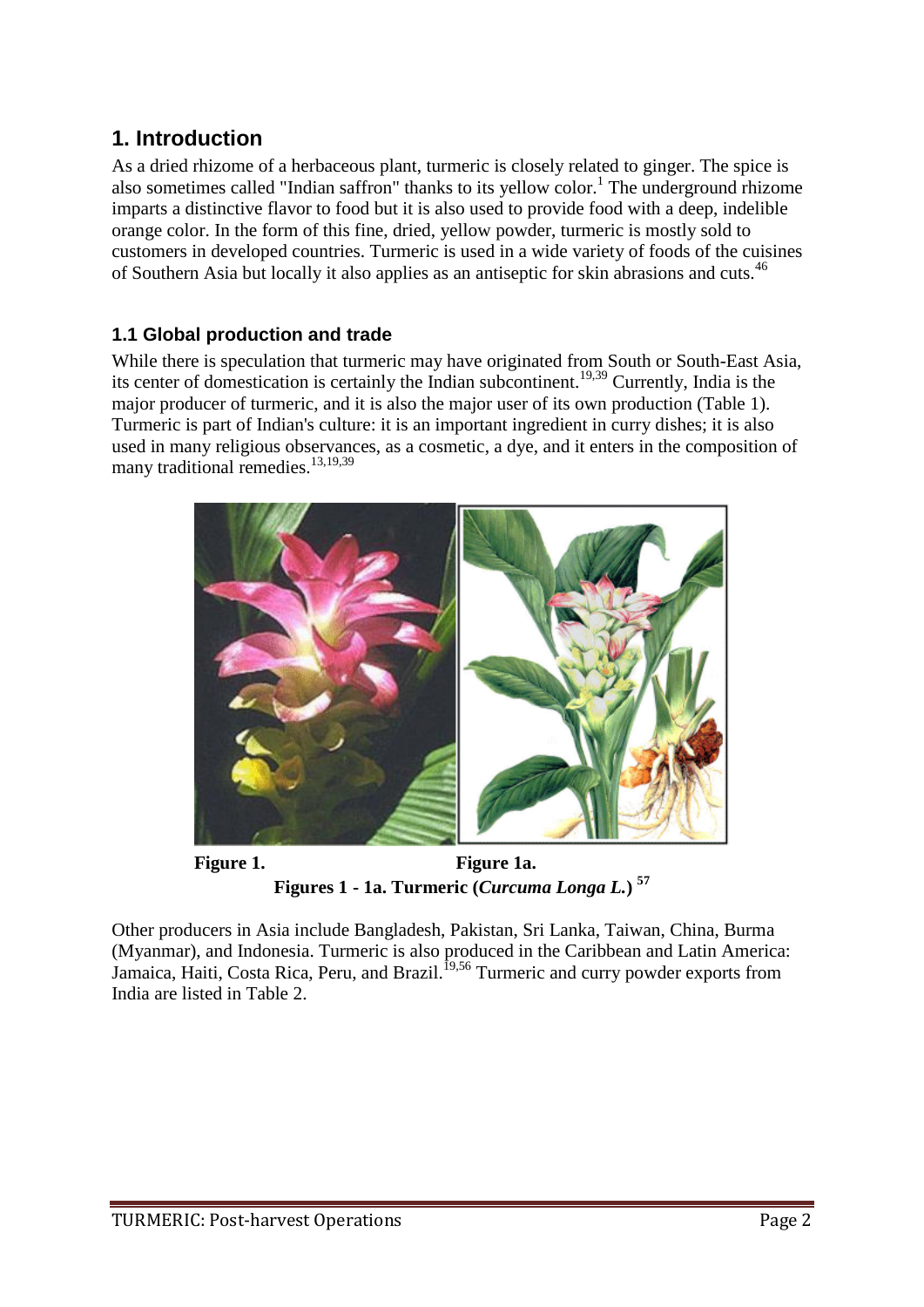**Table 1: Turmeric production in India**

|                                                      |        | $ 1995-96^a 1998-99^a 2000^b$ |         |
|------------------------------------------------------|--------|-------------------------------|---------|
| Area (hectares)                                      | 65,320 | 73,830                        | 145,000 |
| Production (metric tons) 252,437   329,436   600,000 |        |                               |         |

*a : Indian Spice Board Statistics: http://www.indianspices.com/html/s2200ssp.htm*

*b : Estimate, from Weiss, 2002*

|              |                        | 1998   | 1999   | 2000   | 2001   | $2002^b$ | 2003 <sup>b</sup> |
|--------------|------------------------|--------|--------|--------|--------|----------|-------------------|
| Turmeric     | Quantity               | 28,875 | 37,298 | 37,776 | 44,627 | 35,000   | 32,000            |
|              | (metric tons)          |        |        |        |        |          |                   |
|              | Value (Rs. Lakhs)      | 8,306  | 12,914 | 12,352 | 11,558 | 8,463    | 9,938             |
|              | Value (US $$1,000$ )c  | 19,776 | 30,830 | 28,553 | 25,246 | 17,786   | 20,547            |
| Curry powder | Quantity               | 5,132  | 5,213  | 5,577  | 5,841  | 6,250    | 6,750             |
|              | (metric tons)          |        |        |        |        |          |                   |
|              | Value (Rs. Lakhs)      | 2,972  | 3,597  | 3,913  | 4,300  | 4,048    | 4,640             |
|              | Value (US $$1,000$ ) c | 7,076  | 8,589  | 9,046  | 9,392  | 8,508    | 9,593             |

<sup>a</sup>: Indian Spice Board Statistics: <http://www.indianspices.com/html/s0420sts.htm> <sup>b</sup>: estimate

 $\frac{\text{c}}{\text{c}}$ : 1 US\$ ~ 42 INR in 1998; 1US\$ = 45.8 INR Aug. 2003

Ground turmeric powder exports from India were 12,000 t in 1999, and had doubled in 10 years from 1990 to 199956. During the same period, turmeric oil and oleoresin exports rose from  $0.5$  t to  $4.0$  t and from 150 to  $250$  t, respectively.<sup>56</sup>



**Figure 2. Turmeric plantation <sup>58</sup>**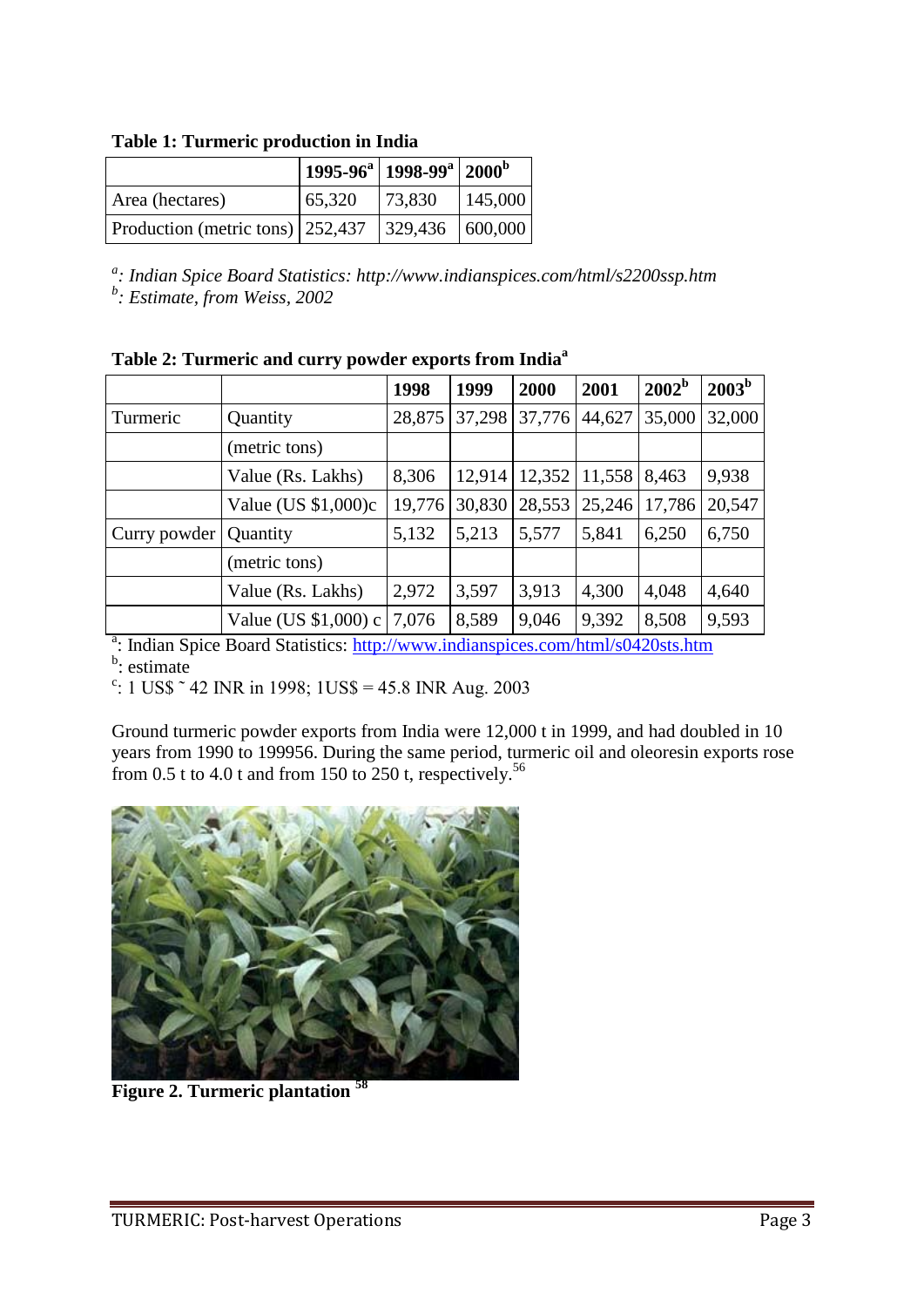## <span id="page-4-0"></span>**1.2 Main consumption areas and trends**

Asian countries consume much of their own turmeric production, except for Japan and Sri Lanka. Major importers are the Middle East and North African countries, Iran, Japan and Sri Lanka19,56. These importing countries represent 75% of the turmeric world trade, and are mostly supplied by the Asian producing countries.<sup>56</sup> Europe and North America represent the remaining 15%, and are supplied by India and Central and Latin American countries.<sup>56</sup> Taiwan exports mostly to Japan. <sup>19</sup> The United States imports of turmeric come from India at 97%, and the rest is supplied by the islands of the Pacific, and Thailand.<sup>13</sup> Tables 3 and 4 show turmeric imports by the United States, United Kingdom and Japan. Quantities and prices for these countries were stable over the period 1997-2002. However, the increasing demand for natural products as food additives makes turmeric an ideal candidate as a food colorant, thus increasing demand for it. Additionally, recent medical research demonstrating the anti-cancer and anti-viral activities of turmeric may also increase its demand in Western countries.

As an indication of its value, the delivered price of turmeric on the New York market was 1,300 \$/ton (Indian Madras fingers) and 1,455 \$/ton (Indian Alleppey fingers) in mid-2001.<sup>56</sup>

|                                                    | 1998   1999   2000   2001   2002 |  |                                                                     |
|----------------------------------------------------|----------------------------------|--|---------------------------------------------------------------------|
| Turmeric (MT)                                      |                                  |  | $\vert 2,284 \vert 2,641 \vert 2,427 \vert 2,404 \vert 2,383 \vert$ |
| Value (US $$1,000$ ) 3,849 3,614 2,904 2,488 2,955 |                                  |  |                                                                     |

**Table 3: Turmeric imports in the US in the period 1998-2002 (metric tons; US \$1,000)<sup>a</sup>**

*a :Weiss, 2002*

# <span id="page-4-1"></span>**1.3 Primary Products**

There are two dominant types of turmeric found on the world market: 'Madras', and 'Alleppey', both named after the regions of production in India. The orange-yellow flesh Alleppey turmeric is predominantly imported by the United States, where users prefer it as a spice and a food colorant.<sup>13</sup> Alleppey turmeric contains about 3.5% to 5.5% volatile oils, and 4.0% to 7.0% curcumin.13,15,56

In contrast, the Madras type contains only 2% of volatile oils and 2% of curcumin.<sup>13</sup> The Madras turmeric is preferred by the British and Middle Eastern markets for its more intense, brighter and lighter yellow color, better suited for the mustard paste and curry powder or paste used in oriental dishes.13,26 Turmeric produced in the Caribbean, Central and South America has low curcumin and volatile oil contents, and is darker26,53; it is not desired by the U.S. importers<sup>13</sup>. The Bengal type is preferred for use in dyes in India.<sup>19</sup>It is interesting to note that in the United States, turmeric is considered as a spice by the food industry, whereas it is classified as a food colorant by the FDA. $^{53}$ 

#### *Dried rhizome*

Turmeric is mostly imported as a whole rhizome, which is then processed into powder or oleoresin by flavor houses and the industrial sector.<sup>13,26</sup> Rhizomes come as fingers, bulbs and splits. Fingers are the secondary branches from the mother rhizome, the bulb, and splits are the bulbs cut into halves or quarters before curing.<sup>26,53</sup> The fingers are 2 to 8 cm long and 1 to 2 cm wide, and are easier to grind than the more fibrous bulbs and splits, and therefore command a higher price.<sup>13</sup> Rhizome quality is judged by a clean and smooth skin, uniform skin and flesh colors, and a clean snap (or "metallic twang" as described by the Indian Ministry of Agriculture standards, Agmark) when broken.<sup>56</sup> Turmeric cleanliness specifications for import pertain to whole rhizomes.<sup>12</sup>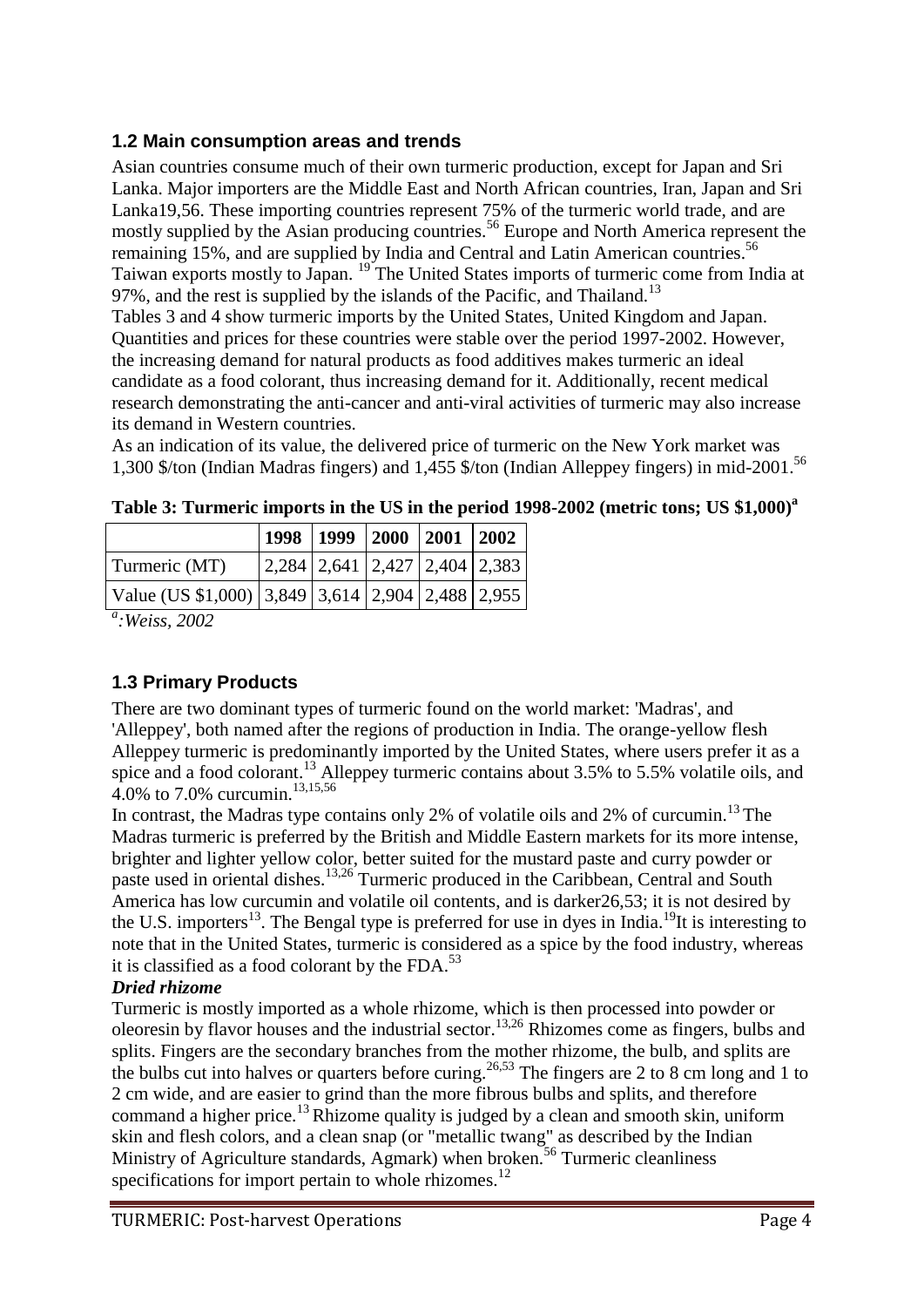#### *Turmeric powder*

Ground turmeric is mostly used on the retail market, and by the food processors. Rhizomes are ground to approximately 60-80 mesh particle size.<sup>15</sup> Since curcuminoids, the color constituents of turmeric, deteriorate with light and to a lesser extent, under heat and oxidative conditions<sup>15</sup>, it is important that ground turmeric be packed in a UV protective packaging and appropriately stored. Turmeric powder is a major ingredient in curry powders and pastes. In the food industry, it is mostly used to color and flavor mustard.<sup>13</sup> It is also used in chicken bouillon and soups, sauces, gravies, and dry seasonings.<sup>53</sup> Recently the powder has also been used as a colorant in cereals.<sup>15</sup>



Figure 3. Dried rhizomes<sup>39</sup>

## <span id="page-5-0"></span>**1.4 Secondary and derived product**

#### *Curry powder*

Turmeric is such an important ingredient in curry powder that it merits special mention. In its export statistics of spices, the Indian Spice Board specifically lists curry powder exports. (see table 2)

The turmeric content in curry powder blends ranges from  $10-15\%$  to  $30\%$ .<sup>26</sup> Typical Indian curry powder for meat and fish dishes contains 20-30% turmeric, 22-26% coriander, 12% and 10% cardamom and cumin, respectively, 4% or 10% fenugreek, ginger, cayenne, cloves and fennel in proportions from 1% to 7%.<sup>26</sup> Curry mixes for vegetarian dishes contain less turmeric, in the range of 5 to 10%, because of the bitter flavor it would impart to the dish.



**Figure 4. Turmeric powder <sup>60</sup>**

#### *Oleoresins*

Turmeric extractives, or oleoresins, are obtained by solvent extraction of the powdered or comminutated rhizome. This process yields about 12 % of an orange/red viscous liquid,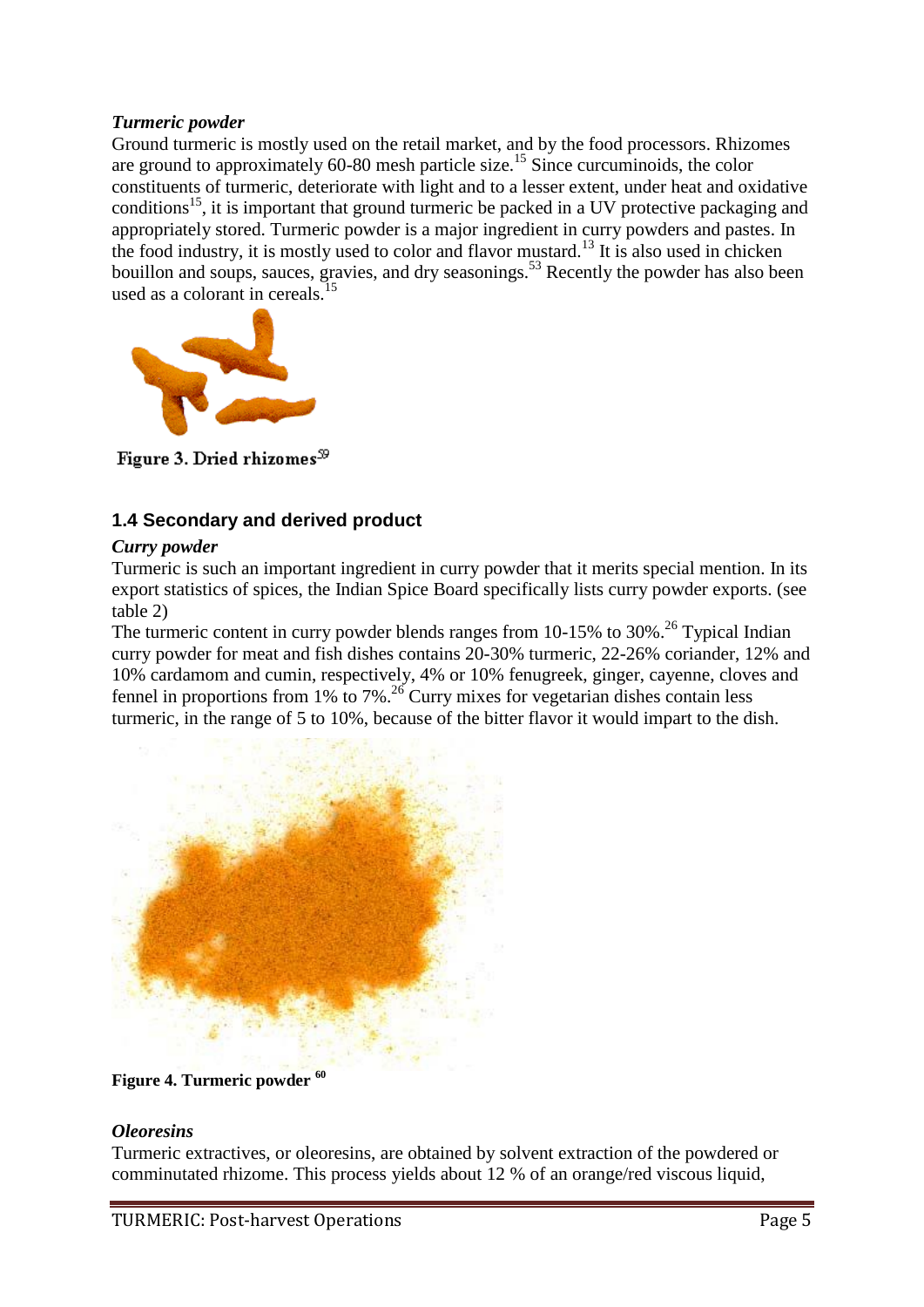which, depending on the solvent used for extraction and on the turmeric type and cultivar, contains various proportions of the coloring matter, i.e. the curcuminoids, the volatile oils which impart the flavor to the product, and non-volatile fatty and resinous materials.<sup>26</sup> The compounds of interest in turmeric oleoresin are the curcuminoids (40 to 55%), and the volatile oils (15 to 20%).15,26 The curcuminoids, which consist mostly of curcumin (1,7 bis(4-hydroxy-3-methoxyphenyl)-1,6-heptadiene-3,5-dione), and also demethoxycurcumin, and bisdemetoxycurcumin, can be further purified to a crystalline material, and will be used preferably in products where the turmeric flavor is undesirable, such as cheese, ice cream, beverages and baked products<sup>13</sup>. Curcumin has similar color characteristics than the synthetic food colorant tartrazine (FD&C yellow No. 5); however, unlike tartrazine, it is highly sensitive to light and alkaline pH, and is also degraded by heat and chemical oxidants. It is therefore not easy to use in food processes and products destined to long-term storage. It is nevertheless of commercial interest as a natural food colorant, and research is underway to improve its stability.<sup>15</sup>

Upon appropriate dilution with a vegetable oil, propylene glycol or polysorbates, the oleoresin gives a bright yellow liquid with the characteristic turmeric aroma, slightly bitter and pungent taste.<sup>26, 56</sup> The oleoresin may also be spray-dried on a sugar matrix such as maltodextrin to a powder, and can be used as a colorant in dry cereals or beverages.<sup>15</sup> The advantage of spray-dried turmeric oleoresin over ground turmeric powder is that it is devoid of starch, the predominant component in dried rhizome, and also proteins and other fibers.<sup>15</sup> Turmeric oleoresin exported from India in 1998 was ranked third, after pepper and paprika oleoresins.<sup>41</sup>

#### *Essential oil*

Turmeric essential oil has little interest in the Western food industry, and it has no commercial value, as opposed to oleoresin.<sup>26, 56</sup> However, there is an increasing literature showing medicinal activities of turmeric, of which some are attributable to compounds present in the volatile fraction.27 Turmeric essential oil is obtained by distillation<sup>56</sup>, or by supercritical fluid extraction of the powdered rhizome.<sup>25</sup> It is also the product of curcuminoids purification from oleoresins.<sup>27, 55</sup> The latter procedure, which consists in removing the oil with hexane or other lipophilic solvent, tends to alter the oil by loss of higher volatile molecules in the process of solvent evaporation; or, if alcohol is used as the solvent, artifacts are formed by esterification, etherification and acetal formation.<sup>25</sup> The major compounds found in turmeric oil, up to 50-60%, are the sesquiterpene ketones, ß-, and ar-turmerone.<sup>34</sup> The sesquiterpenes zingeberene and ar-curcumene were either not reported, or found at as high as 25% and 35%, respectively<sup>34, 56</sup>. In general, there is a tremendous variation in published compositions of turmeric essential oils<sup>34</sup>, and such variation was also observed in one study, within rhizomes collected from the sub-Himalayan region of the Tarai in India.<sup>24</sup>

#### *Medicinal and biological properties of turmeric*

Turmeric and isolated compounds from turmeric have demonstrated a remarkable variety of beneficial pharmacological activities. These include antioxidant<sup>51,47</sup>, antiarthritic, antimutagenic<sup>42</sup>, antitumor<sup>44</sup>, anti-tumor promotion<sup>52</sup>, antithrombotic<sup>49</sup>, <sup>50</sup>, antivenom by neutralizing the hemorrhagic effect of the venom in mice<sup>21</sup>, antibacterial<sup>40</sup>, antifungal<sup>36</sup>, antiviral<sup>38</sup>, nematocidal<sup>29</sup>, choleretic and antihepatotoxic<sup>31</sup> activities. Low incidence of Alzheimers disease in regions where turmeric is extensively used in cuisine and as an herbal remedy suggests that it may protect against this disease since areas of high consumption such as those in India have very low Alzheimers incidence.<sup>54</sup> Further, a transgenic mouse model of Alzheimers has shown favorable response to curcumin therapy.<sup>35</sup>

Little or no toxicity is reported for humans receiving large (8 g/day18) therapeutic doses of curcumin, an important major component of turmeric. Rather than exhibiting dose dependent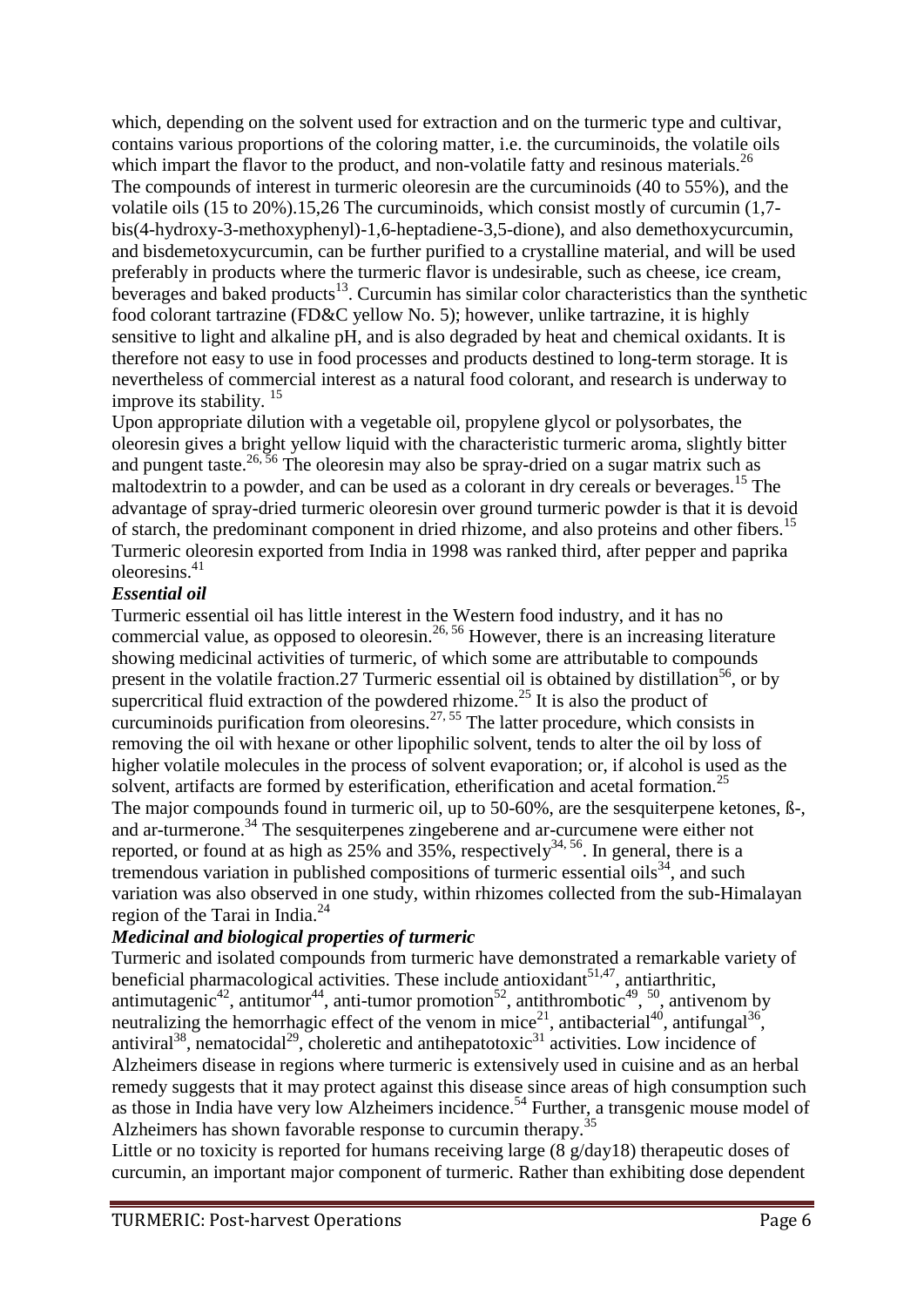toxicity, rodent experiments have shown that administration of the major metabolite of curcumin from early in life can extend median life span by 11%.30 The record of use of turmeric in Indian traditional ayurvedic medicine for hundreds of years supports its possible therapeutic efficacy and its likely low toxicity.<sup>11,28</sup>

All these findings about turmeric biological activities make it a good candidate for development of pharmaceuticals, nutraceuticals, or food ingredients with functional properties.

## <span id="page-7-0"></span>**1.5 Requirements for export and quality assurance**

#### **1.5.1 Cleanliness specifications for spices**

#### *USA*

When a food or cosmetic product is imported to the United States, the U.S. Customs notify the Food and Drug Administration (FDA), who initiates the inspection procedure. The FDA may sample a lot because of the nature of the product, or past history with similar products, but not all the lots are necessarily sampled by FDA. The FDA has determined Defect Action Levels (DALs) that define the level of foreign materials. Spices that are contaminated or adulterated need proper sanitation and reconditioning, or are destroyed or returned to the exporting country. When a lot needs sanitation or reconditioning, it is tested again after the procedure.

The American Spice Trade Association, Inc., has established cleanliness specifications that meet or exceed the FDA food defect action levels. ASTA has a voluntary commodity tracking program, which spice buyers may use as assurance that the spice purchased meet ASTA's cleanliness standards. This program requires that the lot is examined by an ASTAapproved independent laboratory, and passes all the requirements of the FDA, and the ASTA's cleanliness specifications. For more information on the ASTA's program, the reader should consult ASTA's web site, at [http://www.astaspice.com.](http://www.astaspice.com/) Tainter and Grenis<sup>53</sup> give a good overview of the FDA and ASTA's programs.

The ASTA Cleanliness Specification have become a standard for most exporting countries, who have built their facilities to meet those requirements. Importing countries that do not have specified standards may have used ASTA's specifications.<sup>1</sup>

| Whole<br>insects,<br>dead | Excreta,<br><b>Mammalian</b> | Excreta,<br>Other | Mold             | <b>Insect</b><br><b>Defiled/Infested</b> | <b>Extraneous</b><br>Foreign Matter |
|---------------------------|------------------------------|-------------------|------------------|------------------------------------------|-------------------------------------|
| by count                  | by $mg/kg$                   | by mg/kg          | $%$ by<br>weight | % by weight                              | % by weight                         |
|                           | 11.1                         | 11.1              |                  | 2.5                                      | 0.5                                 |

**Table 5: ASTA Cleanliness specifications for turmeric**

*1 extraneous matter includes but is not restricted to: stones, dirt, wire, string, stems, sticks, non toxic foreign seeds, excreta, manure, and animal contamination.*

ASTA sampling guidelines are as follows: precisely weighed samples are passed through a sieve (U.S. Standard No 8, or standard pepper sieve No 9) with a white paper underneath to observe foreign matter, insects and mammalian excreta. Rhizomes are examined for mold and defiling insects. Foreign matter is reported by count (insects) or by weight<sup>[1](http://www.fao.org/inpho/content/compend/text/ch29/ch29.htm#note1)</sup>.

#### *European Union*

EU-member countries such as the U.K., Germany and the Netherlands have their own specifications. The European Spice Association (ESA) has a set of "quality minima for herbs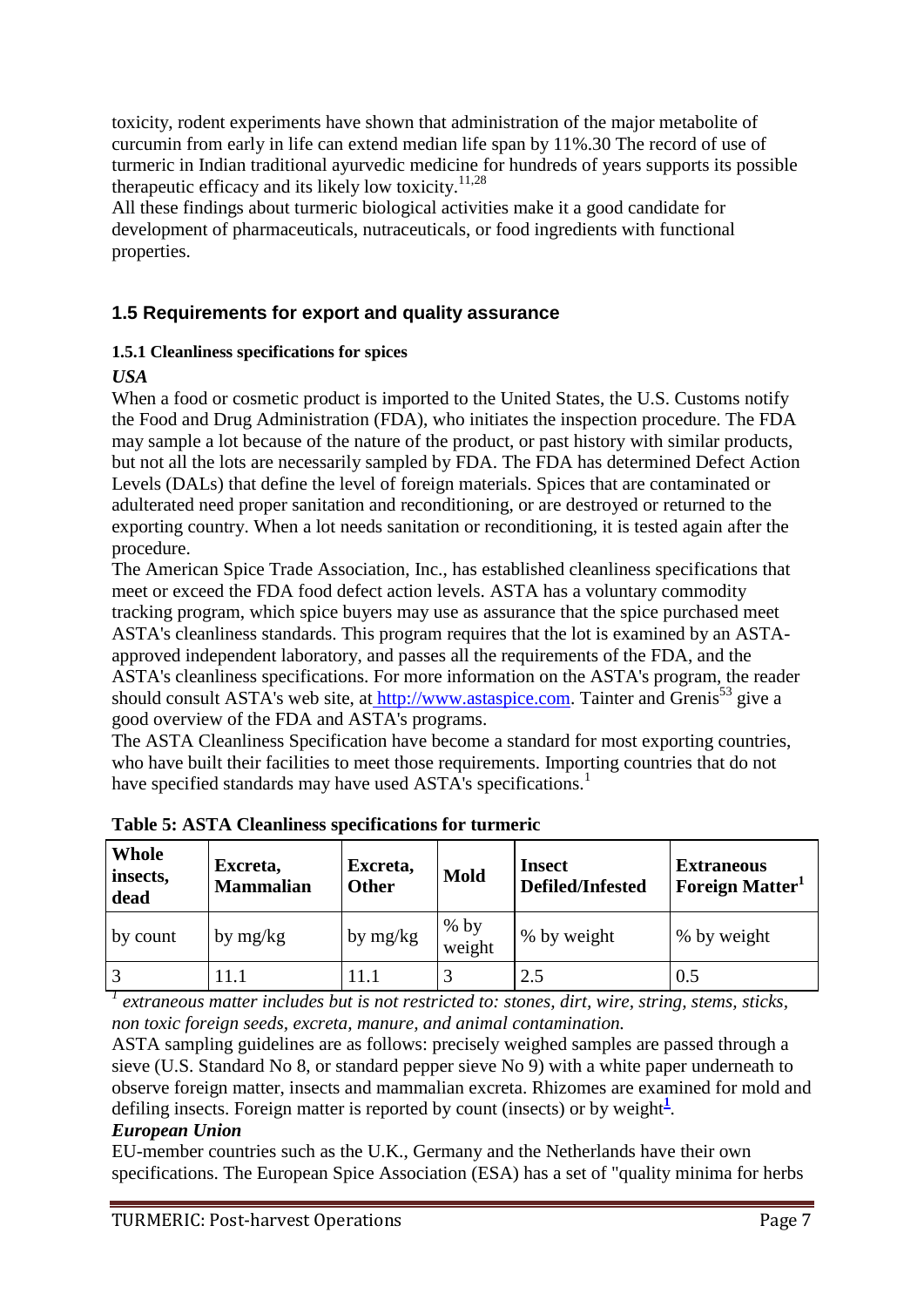and spices", but has yet to finalize the cleanliness specification standards for spices and spice products.

| Turmeric<br>  product | Total Ash $\frac{6}{6}$<br>$w/w$ ) max (ISO<br>928) | <b>Acid Insoluble Ash</b><br>$(\% w/w)$ max(ISO<br><b>930)</b> | Moisture( $\%$ w/w)<br>max (ISO 939) | Volatile $oil(v/w)$<br>$\text{min}$ (ISO 6571) |
|-----------------------|-----------------------------------------------------|----------------------------------------------------------------|--------------------------------------|------------------------------------------------|
| Whole                 | 8 <sup>a</sup>                                      | $\gamma$ a                                                     | 12 <sup>a</sup>                      | $2.5^{\text{a}}$                               |
| Ground                | Q <sub>b</sub>                                      | 10 <sup>b</sup>                                                | 10 <sup>b</sup>                      | 1.5 <sup>c</sup>                               |

**Table 6: ESA quality minima for turmeric**

*a : British Standards Institute*

*b : Indian Standards Institute*

*c : European Spice Association*

Extraneous matter and foreign matter should not exceed 1% and 2%, respectively. Should be free from live and/or dead insects, insect fragments and rodent contamination visible to the naked eye (corrected if necessary for abnormal vision).

Salmonella must be absent in (at least) 25 g of material. Yeast and mold:  $10^5/g$  (target), absolute maximum:  $10^6$ /g. E. coli:  $10^2$ /g (target), absolute maximum:  $10^3$ /g.

The European Union has fixed limits for aflatoxin, which should not exceed 10 ppb (total aflatoxins), and 5 ppb for aflatoxin B1. Individual European Union member countries have their own limits varying from 1 to 20 ppb. In the United States, aflatoxin B1 should not exceed [2](http://www.fao.org/inpho/content/compend/text/ch29/ch29.htm#note2)0  $ppb.<sup>2</sup>$ 

#### **1.5.2 Turmeric oleoresin specifications**

*USA*

The US Code of Federal Regulations 21 CFR 73.615 defines turmeric oleoresin as the "combination of flavor and color principles obtained from turmeric (Curcuma longa L.) by extraction using any one or the combination of the following solvents: acetone, ethyl alcohol, ethylene dichloride, hexane, isopropyl alcohol, methyl alcohol, methylene chloride, or trichloroethylene". The residue allowed in the product should not exceed that residue for that specific solvent: 30 ppm for acetone and chlorinated solvents, 50 ppm for methanol, ethanol, and isopropanol. $^{26}$ 

Turmeric oleoresin is described as a "deep red or orange red, somewhat viscid liquid, with characteristic odor".<sup>26</sup> Turmeric oleoresin is valued for its curcumin content, but there is no standard specification for a minimum amount of curcumin.

#### **1.5.3 Requirements for organic spices and products**

To be sold as "organic", a product must be certified by an accredited certification body. There are slight differences in standards between countries. IFOAM, the International Federation of Organic Agriculture Movement, has established organic production, processing and trading standards, and tried to harmonize certification systems worldwide.<sup>45</sup> National and regional governments are also trying to work under a compatible minimum set of standards. The European Union (EU) has established basic regulations for organic products in 1991 (Council regulation 2092/91), which apply to all products marketed as "organic", "biologic", "ecologic", "biodynamic", or similar terms. Imports may be accepted through procedures conforming to the exporting country's regulations, or by review of the certification documents, which accompany each shipment. The EU regulation sets a minimum standard,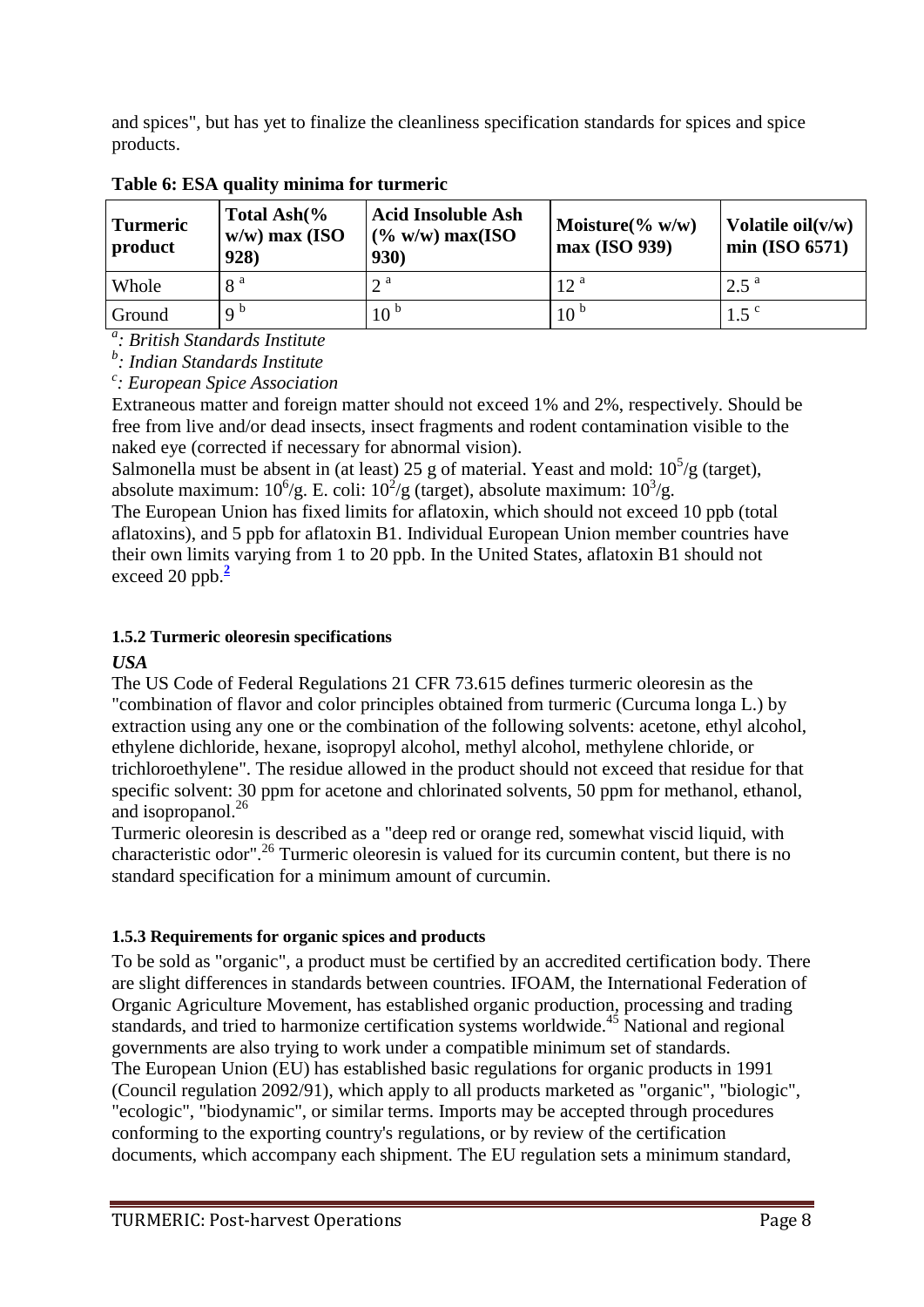and member states or private certification bodies may certify to standards that meet or exceed the EU regulation 2092/91.

In the United States, the Organic Food Production Act (OFPA) was passed into law in 1990, and since October 2002 has made organic production and processing uniformly regulated across all of the United States. The Agricultural Marketing Service (AMS) branch of the U.S. Department of Agriculture is administering the National Organic Program (NOP). **[3](http://www.fao.org/inpho/content/compend/text/ch29/ch29.htm#note3)** In general, to be labeled "organic", a product must be grown following organic agricultural practices. Post harvest handling and processing must be done in certified facilities, whether on the farm or in food packing or processing facilities. Only mechanical, thermal or biological methods can be used in organic processing. The use of genetically modified organisms (GMO) (plants, animals or bacteria) and products of GMO are prohibited in organic production. Likewise, ionizing radiation and sewage sludge are prohibited from organic agricultural practices. Labels of organic products must identify the certification body. Japanese organic standards (Japan Agricultural Standards, JAS) generally follow the U.S. NOP standards. However, JAS does not allow organic labeling on products that contain less than 95% organic ingredients (the EU and NOP allow labeling "made with organic ingredients" for products that contain between 70% and 95% organic ingredients). In addition to standards pertaining to the production of organic products, IFOAM basic standards include environmental and social justice requirements. For example, IFOAM basic standards <sup>6</sup> include "2.1.1: operators shall take measures to maintain and improve landscape and enhance biodiversity quality"; or "8.1: operators shall have a policy on social justice"; or "8.5: operators shall provide their employees and contractors equal opportunity and treatment, and shall not act in a discriminatory way"; or "8.6: children employed by organic operators shall be provided with educational opportunities".

IFOAM, EU and U.S. organic standards include lists that allow the use of specific synthetic, non-agricultural or non-organic agricultural substances. If a substance does not appear on those lists, it must not be used on an organic product, in the process or as an ingredient. Those lists differ slightly, and operators producing for export markets to Europe, United States and Japan should consult and compare those lists carefully to assure compliance in each country.**<sup>4</sup>**

To comply with organic standards and practices, the operator must document all farming and post harvest activities. The following records must be maintained: farm field map, field history, activity register, input records including purchases, output records including sales, harvest records, storage records, pest control records, movement records, equipment cleaning and labeling. All such documentation must meet specific standards that are enumerated in directives issued by the certification agencies.

In the processing plant, the operator must present an "organic handling plan" that will show how contamination from prohibited materials and commingling with non-organic products will be prevented. This includes a detailed description of the process, receiving and storage of ingredients and finished products, cleaning and sanitation of the processing equipment, facilities pest management, and a documentary "paper trail" that must permanently record all of the above.

For the spice and oleoresins production, ionizing radiation and the use of volatile synthetic solvents are prohibited for use in the processing of organic products.

<sup>1</sup>Percent calculation formula are given in the ASTA Cleanliness Specifications manual, method 14.1, page13-1713.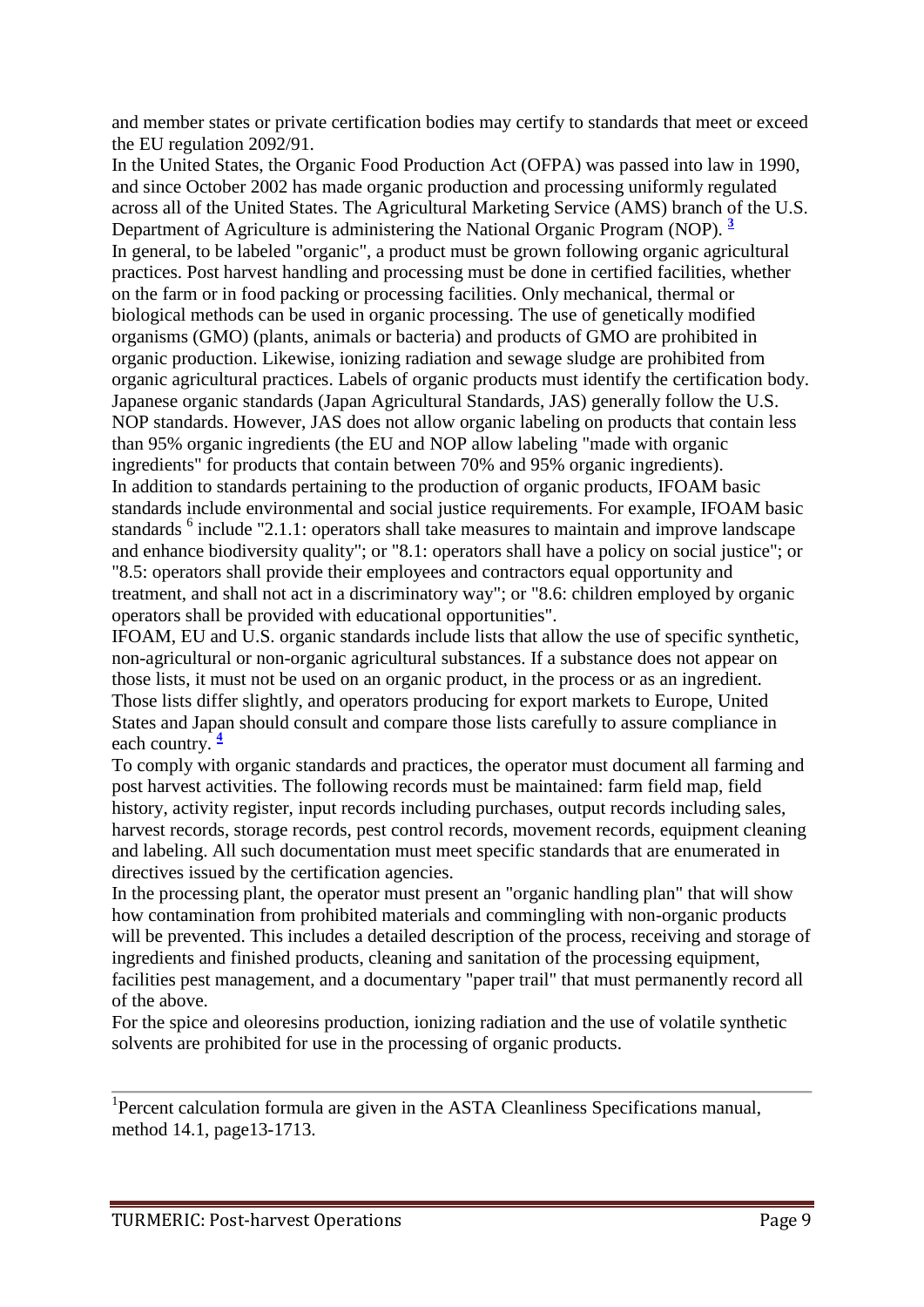$2$  Detailed specifications for quality standards, pesticide residues and aflatoxin levels for some individual European countries may be found at:

<http://www.indianspices.com/html/s1490qua.htm><br><sup>3</sup> The final rules to implement the OFPA were published in the Federal Register in 2000 (7 CFR Part 205).

 $4$  For reference, the IFOAM lists are contained in Appendices 1, 2, 3, and 4 of the IFOAM basic standards (http://www.ifoam.org). The USDA National List for allowed non organic (non agricultural and agricultural) ingredients is under § 205.605 and § 205.606 of the Federal Register, Vol. 65, No 246, and can be found at:

<http://www.ams.usda.gov/nop/NationalList/FinalRule.html>

EU lists for processing are under Annex VI-A, VI-B, and VI-C. EC 2092/91 regulation and amendments may be found by searching Euro-lex, at:

[http://europa.eu.int/eur-lex/en/search/search\\_lif.html,](http://europa.eu.int/eur-lex/en/search/search_lif.html) using the year descriptor "1991", and document number "2092".

# <span id="page-10-0"></span>**2. Post-Harvest Management Aspects**

# <span id="page-10-1"></span>**2.1 Harvest**

Turmeric readiness for harvest is indicated by the drying of the plant and stem, approximately 7 to 10 months after planting, depending on cultivar, soil and growing conditions. The rhizome bunches are carefully dug out manually with a spade, or the soil is first loosen with a small digger, and clumps manually lifted. It is better to cut the leaves before lifting the rhizomes. Rhizomes are cleaned from adhering soil by soaking in water, and long roots are removed as well as leaf scales. Rhizomes are then further cured and processed, or stored for the next year's planting.  $\frac{10, 26, 19, 56}{10, 26, 19, 56}$ 

Rhizomes for seed purposes must be stored in well-ventilated rooms to minimize rot, but covered with the plant dry leaves to prevent dehydration.<sup>26</sup> They can also be stored in pits covered with sawdust, sand, or panal (Glycosmis pentaphylla) leaves that may act as insect repellent.<sup>10</sup> The Indian Institute of Spice Research recommends the following fungicides as a pre-storage dip treatment for rhizome seeds: quinalphos at  $0.075\%$ , and mancozeb at  $0.3\%$ .<sup>10</sup> Studies indicate that bulbs (mother rhizomes) are preferred to fingers as a seed stock.<sup>26</sup>

# <span id="page-10-2"></span>**2.2 Post-harvest handling: curing, drying and polishing**

Turmeric rhizomes are cured before drying. Curing involves boiling the rhizomes until soft. It is performed to gelatinize the starch for a more uniform drying, and to remove the fresh earthy odor.<sup>26,56</sup> During this process, the coloring material is diffused uniformly through the rhizome. Recommendations as to the acidity or alkalinity of the boiling water vary by author. The Indian Institute of Spice Research, Calicut, Kerala, and the Agricultural Technology Information Center simply recommend boiling in water for 45 min to one hour, until froth appears at the surface and the typical turmeric aroma is released.<sup>10</sup> They report the color deteriorates as a results of over-cooking, but that the rhizome becomes brittle when undercooked. Optimum cooking is attained when the rhizome yields to finger pressure and can be perforated by a blunt piece of wood.<sup>26, 56</sup>

Boiling in alkaline water by adding 0.05% to 1% sodium carbonate, or lime, may improve the color.<sup>26, 56</sup> For the curing process, it is important to boil batches of equal size rhizomes since different size material would require different cooking times. Practically, fingers and bulbs are cured in separate batches, and bulbs are cut in halves. Cooking may vary from one to four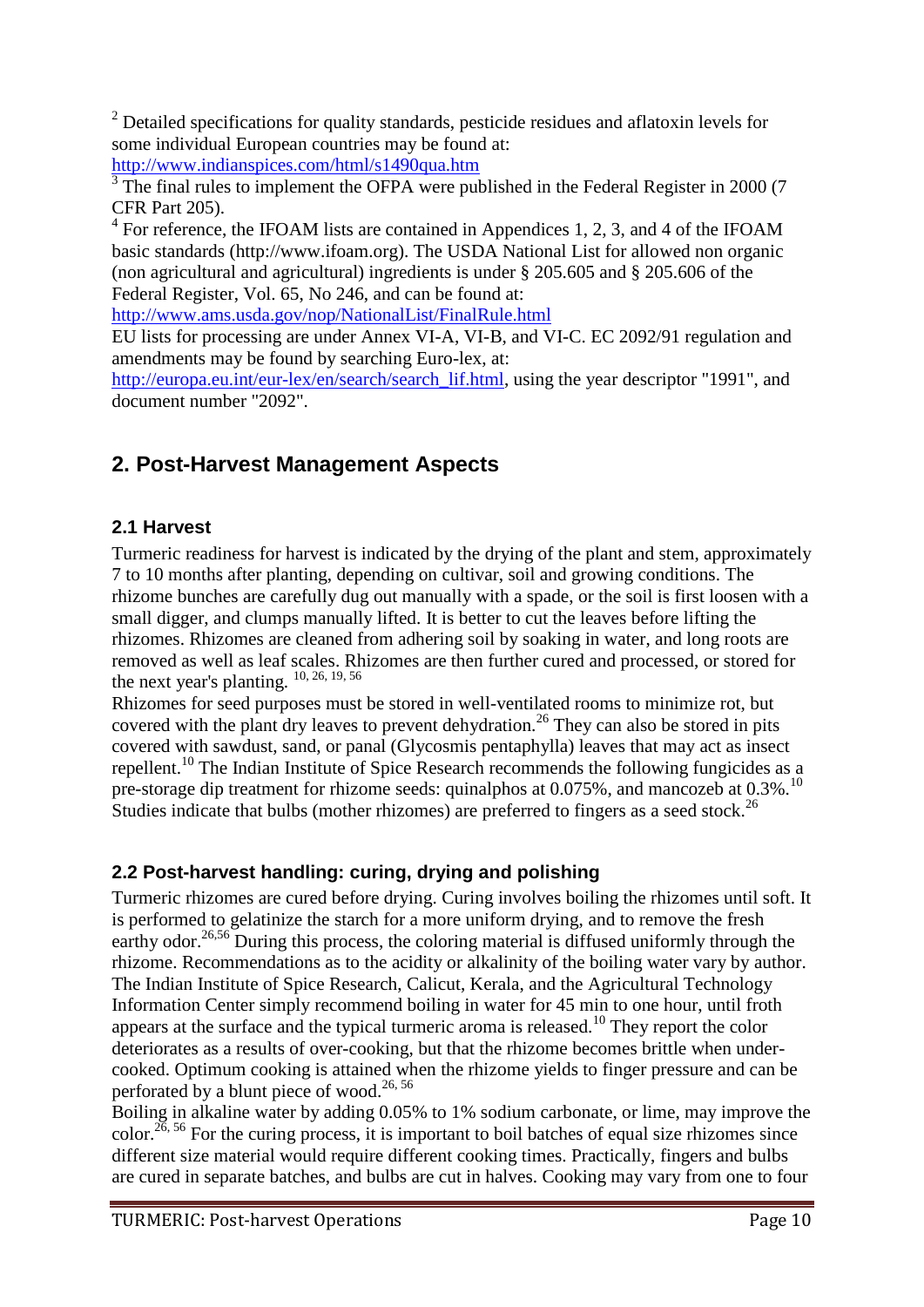or six hours, depending on the batch size  $^{26}$ . Curing is more uniform when done with small batches at a time. It is recommended to use perforated containers that allow smaller batches of 50 to 75 kg, which are immersed in the boiling water; by using this method, the same water may be used for cooking several batches.<sup>10, 56</sup> Curing should be done two or three days after harvest, and should not be delayed to avoid rhizome spoilage.<sup>10</sup> The quality of cured rhizomes is negatively affected for material with higher initial moisture content.<sup>43</sup> Benefits of curing turmeric include reduction of the drying time, and a more attractive product (not wrinkled) that lends itself to easier polishing.<sup>26</sup> However, it was reported that while the total volatile oil and color remained unchanged, curcuminoid extractability might be reduced.<sup>15</sup> The curing by boiling process has the advantage of sterilizing the rhizomes before drying.

Slicing the rhizomes reduces drying time and yield turmeric with lower moisture content as well as better curcuminoid extractability.<sup>15,26</sup> In rural Bolivia, slicing the boiled rhizomes is done by women. The "Fundación Poscosecha", with the support of FAO has developed a slicing machine in order to ease the women's work. The slicing machine has a simple design, is easy to use, and can be made at a low cost. It consists of a metallic structure (rack), a transmission system, and a metallic box containing a disc and two stainless steel circular blades. The transmission system is made of a pinion, an escape wheel, and a chain, and has a transmission report of 3:1. The slicing machine is all metallic, and when well maintained (lubrication of axles and bearings), it can be used up to eight years. The advantages of this machine are ease of use and installation, and ease of transport (it weights about 40 kg). It has a high capacity (up to 120 kg/hr), and considerable reduces the traditional cutting by hand.



**Figure 5: Turmeric Slicing Machine** 

#### (Rodajadora de Curcuma)<sup>61</sup>

Cooked fingers or bulbs are dried to a moisture level of 5% to 10%. Sun drying may take 10 to 15 days, and the rhizomes should be spread in 5-7 cm thick layers to minimize direct sunlight that results in surface discoloration.<sup>10</sup> Turmeric is one of the spices for which it is more advantageous to use mechanical driers because of the sensitivity to light. Those can be drums, trays, or continuous parallel or cross-flow hot air tunnels.<sup>56</sup> Like with ginger rhizomes, the optimum drying temperature is 60 ºC.

An example of solar drier was developed in Bolivia, the "Secadora Solar". It was designed to dry turmeric and ginger under the hot and humid conditions of tropical Bolivia, but it can also be used to dry other foods.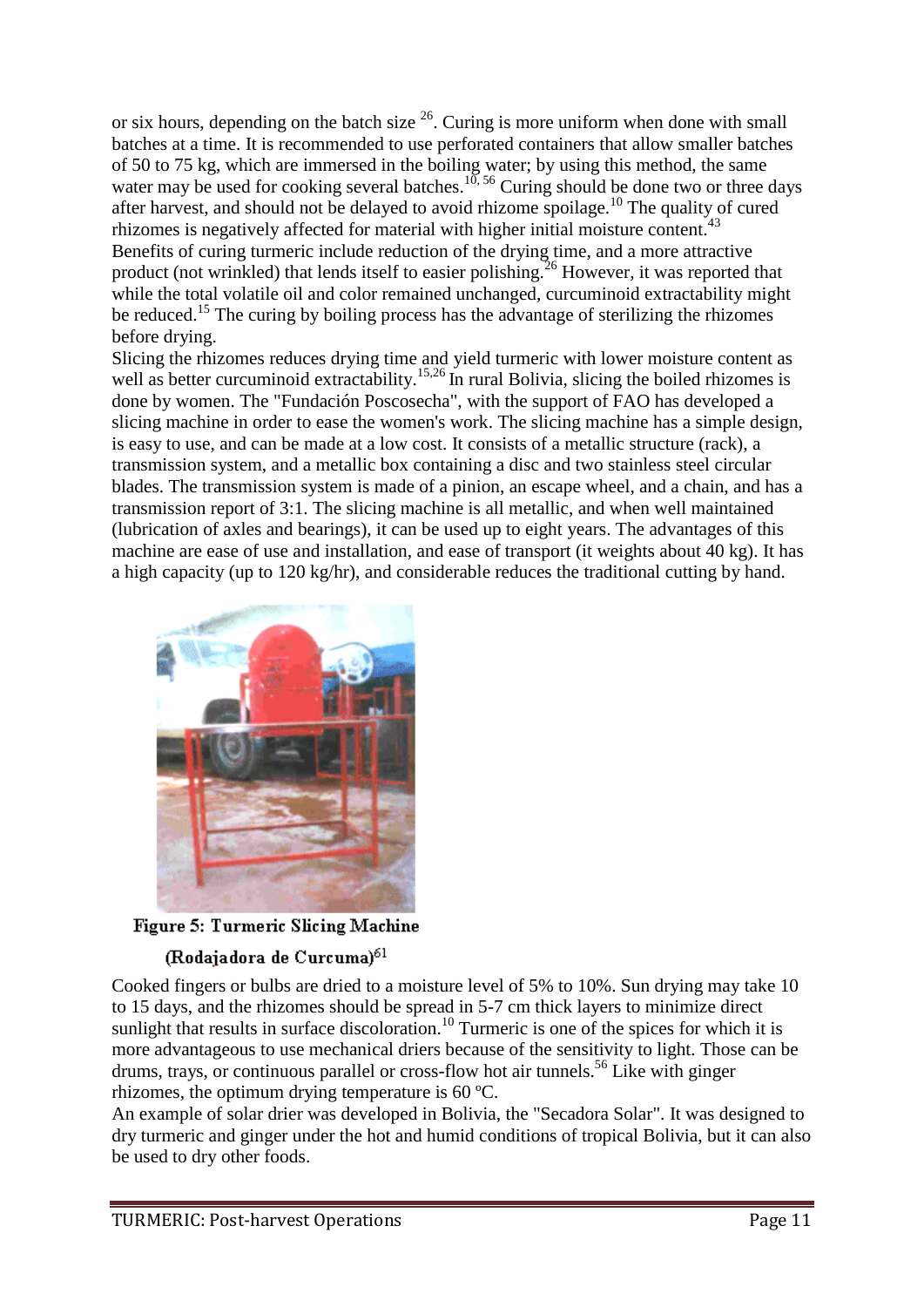The maximum temperature achieved by the drier depends on the outside climatic conditions. The body of the machine is quite simple, it consists of a metallic rack supporting the rest of the components, two parallel inserted plastic trays where the products are put on to dry, and a plastic cover that should be designed to assure major protection from ultraviolet radiation. Ideally, the plastic should be black, or contain a UV protector. Because the sun is serving as energy source, satisfying outputs cannot be achieved in regions where cloudiness and humidity is high. Approximately 4 KWH/m<sup>2</sup> of solar energy is needed to use these techniques successfully. The best outputs are obtained in regions with a humidity of 40% to 60% and average temperatures of 14º to 18ºC.



Figure 6: Description of Drying Machine

(Secadora Solar de Curcuma)<sup>62</sup>

The advantages of this type of drier are simple construction with appropriate technology, ease of dismantling and transport, and versatility of use.<sup>25</sup>**[5](http://www.fao.org/inpho/content/compend/text/ch29/ch29_02.htm#note5)**

Many types of solar driers or solar equipments can be found on Internet. For example: [http://www.itdg.org/html/technical\\_enquiries/docs/solar\\_drying.pdf](http://www.itdg.org/html/technical_enquiries/docs/solar_drying.pdf)

[http://www.fao.org/inpho/isma?m=library&txt=expert&i=INPhO&p=SimpleSearchFrame&l](http://www.fao.org/inpho/isma?m=library&txt=expert&i=INPhO&p=SimpleSearchFrame&lang=en&n=1&op=or) [ang=en&n=1&op=or](http://www.fao.org/inpho/isma?m=library&txt=expert&i=INPhO&p=SimpleSearchFrame&lang=en&n=1&op=or)

<http://solarcooking.org/>

[http://www.areed.org/training/technology/solar\\_dryer/](http://www.areed.org/training/technology/solar_dryer/)

Dried fingers are polished to remove scales and rootlets from the rhizomes by using rotating drums lined with a metallic mesh that abrades the rhizome's surface.<sup>10, 43</sup> Turmeric powder suspended in water is sprinkled over the rhizomes at the final stage of polishing to give an attractive color  $10, 26$ .

# <span id="page-12-0"></span>**2.3 Grading, packing and storage**

Quality specifications are imposed by the importing country, and pertain to cleanliness specifications rather than quality of the spice (see cleanliness specifications in 1.5.1). Proper care must be taken to meet minimum requirements, otherwise a lot may be rejected and need further cleaning and/or disinfection with ethylene oxide or irradiation.

Bulk rhizomes are graded into fingers, bulbs and splits.<sup>13</sup> The Indian Standards for turmeric follow the Agmark specifications (Agricultural Directorate of Marketing), to insure quality and purity. **[6](http://www.fao.org/inpho/content/compend/text/ch29/ch29_02.htm#note6)**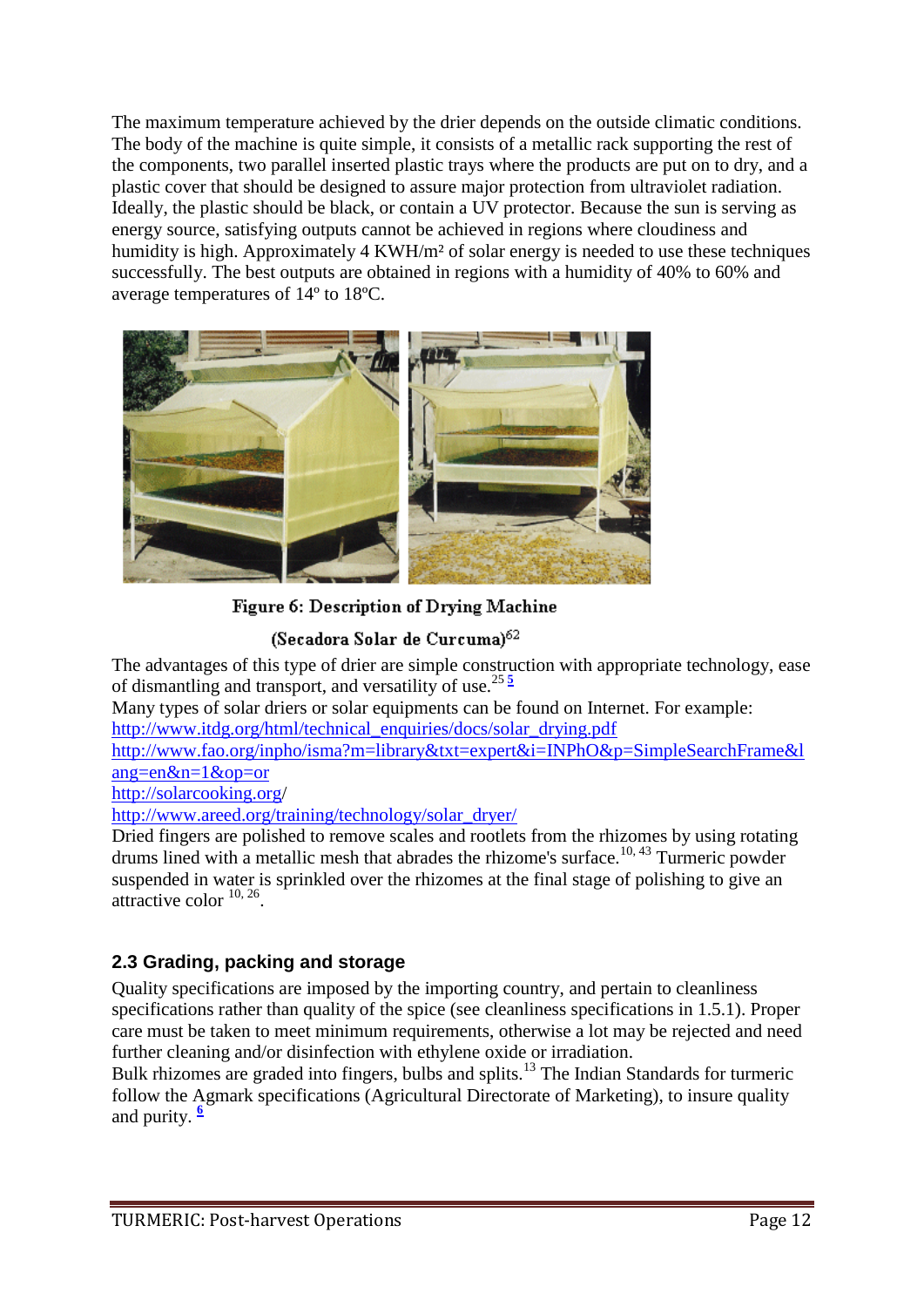| Grade                         | <b>Flexibility</b>                           | <b>Broken pieces,</b><br>fingers<15<br>mm | Foreign<br>matter                  | <b>Defectives</b>             | <b>Percentage of</b><br>bulbs by<br>weight, max. |  |  |
|-------------------------------|----------------------------------------------|-------------------------------------------|------------------------------------|-------------------------------|--------------------------------------------------|--|--|
|                               |                                              | No more than<br>(% by weight)             | No more<br>than $(%$ by<br>weight) | No more than<br>(% by weight) |                                                  |  |  |
| Alleppey fingers <sup>b</sup> |                                              |                                           |                                    |                               |                                                  |  |  |
| Good                          | Hard to touch                                | 5                                         | $\mathbf{1}$                       | 3                             | $\overline{4}$                                   |  |  |
| Fair                          | Hard                                         | $\overline{7}$                            | 1.5                                | 5                             | 5                                                |  |  |
|                               | Fingers, other than Alleppey $\overline{b}$  |                                           |                                    |                               |                                                  |  |  |
| Special                       | Hard to touch,<br>metallic twang<br>on break | $\overline{2}$                            | $\mathbf{1}$                       | 0.5                           | $\overline{2}$                                   |  |  |
| Good                          | Same                                         | 3                                         | 1.5                                | $\mathbf{1}$                  | 3                                                |  |  |
| Fair                          | Hard                                         | 5                                         | $\overline{2}$                     | 1.5                           | 5                                                |  |  |
| "Rajapore" fingers c          |                                              |                                           |                                    |                               |                                                  |  |  |
| Special                       | Hard to touch,<br>metallic twang<br>on break | 3                                         | 1                                  | 3                             | $\overline{2}$                                   |  |  |
| Good                          | Same                                         | 5                                         | 1.5                                | 5                             | 3                                                |  |  |
| Fair                          | Hard                                         | $\overline{7}$                            | $\overline{2}$                     | $\overline{7}$                | 5                                                |  |  |
| Non<br>specified              |                                              |                                           | $\overline{4}$                     | $\qquad \qquad -$             |                                                  |  |  |
| Bulbs <sup>d</sup>            |                                              |                                           |                                    |                               |                                                  |  |  |
| Special                       | $\frac{1}{2}$                                | $\overline{\phantom{0}}$                  | $\mathbf{1}$                       | $\mathbf{1}$                  |                                                  |  |  |
|                               |                                              |                                           |                                    |                               |                                                  |  |  |
| Good                          | $\overline{\phantom{a}}$                     | $\overline{\phantom{0}}$                  | 1.5                                | 3                             | $\overline{\phantom{0}}$                         |  |  |
| Fair                          |                                              |                                           | $\sqrt{2}$                         | 5                             |                                                  |  |  |

**Table 8: Agmark standards for turmeric rhizomes <sup>a</sup>**

*a :<http://www.turmeric.8m.com/standards.html>*

*b : Fingers shall be of secondary rhizomes of Curcuma longa L.; shall be well set and close grained; free from bulbs; be perfectly dry and free from weevil damage and fungus attack; not be artificially coloured with chemicals.*

*c : same as (b); have the characteristics of the variety; admixture of varieties of turmeric allowed at a maximum of 2%, 5%, 10% and 10% in the four grades, respectively.*

*d : Bulbs shall be primary rhizomes of Curcuma longa L.; shall be well developed, smooth and free from rootlets; have the characteristics of variety; be perfectly dry and free from weevil damage and fungus attack; not be artificially coloured with chemicals.*

Rhizomes may be packed in jute sacks, wooden boxes or lined corrugated cardboard boxes for shipping.<sup>56</sup> Storage of bulk rhizomes should always be in a cool and dry environment, to prevent moisture absorption and chemical degradation. Turmeric has traditionally been adulterated with related *Curcuma* species, specifically *C. xanthorrhiza Roxburg*, *C.*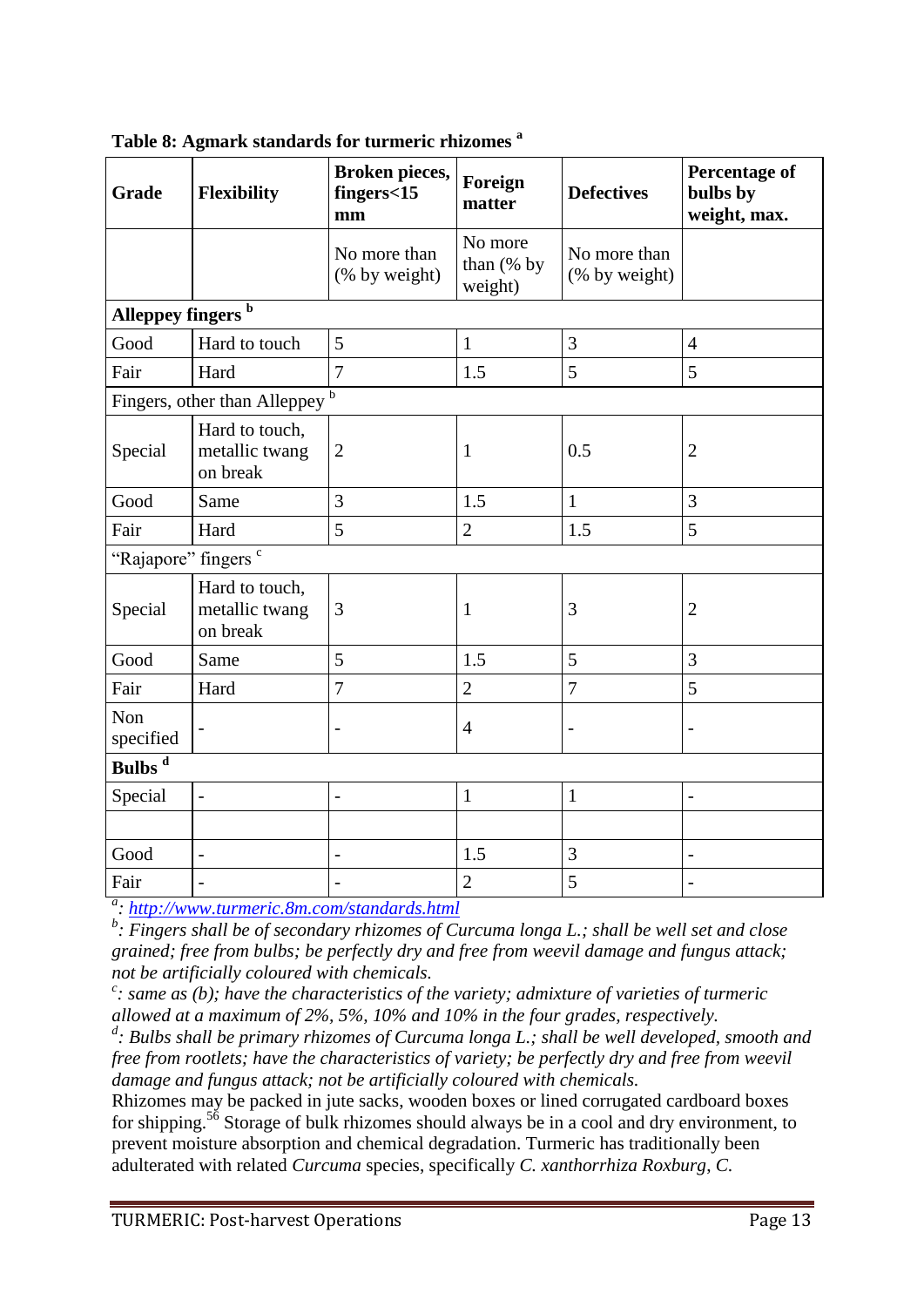*aromatica*, and *C. zedoaria*. 19, 26, 56 However, due to strong competition between spice processors, the quality of turmeric destined to the Western markets is usually guaranteed by the exporter in contracts negotiated between the buyer and the seller.

# <span id="page-14-0"></span>**2.4 Grinding and milling**

Grinding is a simple process involving cutting and crushing the rhizomes into small particles, then sifting through a series of several screens<sup>53</sup>. Depending on the type of mill, and the speed of crushing, the spice may heat up and volatiles be lost. In the case of turmeric, heat and oxygen during the process may contribute to curcumin degradation. Cryogenic milling under liquid nitrogen prevents oxidation and volatile loss, but it is expensive and not widespread in the industry.<sup>53</sup> Ground spices are size sorted through screens, and the larger particles can be further ground. Most quality control laboratories use the U.S. Standards (U.S.S.) screen size system. However, there are other systems that use a different numbering, and comparisons between specifications may be difficult.<sup>53</sup> For instance, the U.S.S. screen numbering goes from 4 to 80 mesh screens (i.e. 4 to 80 openings per inch), while the Mill screen system goes from 4 to 55 mesh with different increments than the U.S.S. system. **[7](http://www.fao.org/inpho/content/compend/text/ch29/ch29_02.htm#note7)**

| Grade                                   | <b>Moisture</b><br>$(\% w/w)$<br>max | <b>Total ash</b><br>$(\% w/w)$<br>max | <b>Acid insoluble</b><br>ash max $\frac{6}{6}$<br>w/w) | Lead<br>max<br>(ppm) | <b>Starch</b><br>$max($ %<br>$w/w$ ) | <b>Chromate</b><br>test |
|-----------------------------------------|--------------------------------------|---------------------------------------|--------------------------------------------------------|----------------------|--------------------------------------|-------------------------|
| Turmeric<br>powder <sup>b</sup>         |                                      |                                       |                                                        |                      |                                      |                         |
| Standard                                | 10                                   | 7                                     | 1.5                                                    | 2.5                  | 60                                   | Negative                |
| Coarse<br>ground<br>powder <sup>c</sup> |                                      |                                       |                                                        |                      |                                      |                         |
| Standard                                | 10                                   | 9                                     | 1.5                                                    | 2.5                  | 60                                   | Negative                |

**Table 9: Agmark standards for turmeric powder <sup>a</sup>**

*a : http://www.turmeric.8m.com/standards.html*

*b : Ground to such a fineness that all of it passes through a 300 micron sieve*

*c : Ground to such a fineness that all of it passes through a 500 micron sieve*

# <span id="page-14-1"></span>**2.5 Extraction: oleoresin production**

Since curcumin is the compound of interest in turmeric rhizome, it is important to know the solubility of curcumin in different solvents in order to choose the appropriate solvent. Curcumin is soluble in polar solvents (acetone, ethyl acetate, methanol, ethanol), and quite insoluble in non-polar solvents such as hexane, and insoluble in water.<sup>55</sup> Dried powdered rhizomes are extracted by percolation with the polar solvent. The particle size, uniform packing in the extractor, temperature and percolation rate of the solvent are all important parameters for optimum extraction.<sup>26</sup> If the oleoresin is the desired product, the solvent is completely evaporated by distillation at 45-55  $^{\circ}$ C.<sup>56</sup>

If curcumin is the final product, the solvent is only partially removed, and the color material is separated from the solvent by freezing, then centrifugation or vacuum-filtration.<sup>55</sup> At this step, curcumin is further purified with a wash with hexane. Hexane will extract all the gummy matter, oils, fats, and volatile essential oils that would otherwise impart a turmeric flavor. The yield of curcumin from dried turmeric root is about  $5\%$ .<sup>13</sup> Oleoresin composition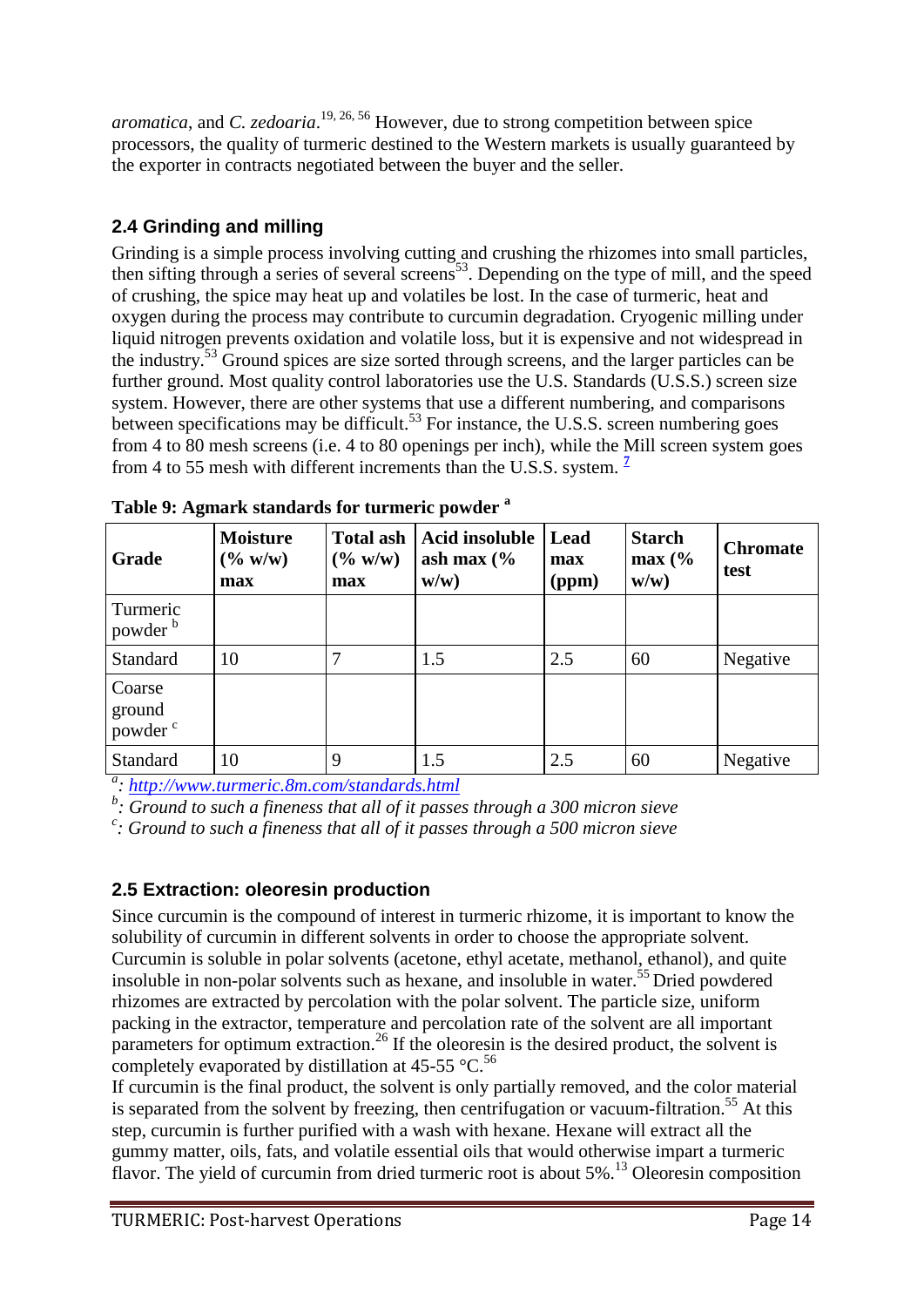will vary greatly with the type of solvent, temperature and extraction methods, in addition to the effect due to quality of the raw material.<sup>15</sup> The commercial methods of extraction will vary by manufacturer and are proprietary information.<sup>26</sup> The yield of oleoresin from dried root is typically  $10-12\%$ .<sup>13, 15, 26</sup>

For organic production, synthetic solvents are not allowed **<sup>8</sup>** [.](http://www.fao.org/inpho/content/compend/text/ch29/ch29_02.htm#note8) Solvents derived from petrochemicals such as hexane, pentane, di- and tri-chloroethanes, acetone, cannot be used in organic production. The International Federation of Organic Movement (IFOAM) specifies that only ethanol, water, edible oils or carbon dioxide are allowed<sup>[9](http://www.fao.org/inpho/content/compend/text/ch29/ch29_02.htm#note9)</sup>. Therefore, possible solvents for curcumin extraction would be ethanol in the first step, and wash with vegetable oils and water for purification. There is no published study by using these restricted solvents, and it would be worth pursuing experimentally.

<sup>7</sup> For a detailed discussion on particle size specifications, please refer to Tainter and Grenis (2001). The Indian Agmark standards for turmeric powder refer to a grain size that would pass through a 300 micron sieve (turmeric powder), and 500 micron sieve for coarse powder [\(http://www.turmeric.8m.com/standards.html\)](http://www.turmeric.8m.com/standards.html).

8 Federal Register, 7 CFR Part 205

 $\frac{9}{9}$ (IFOAM standards, Appendix 4)

# <span id="page-15-0"></span>**3. Proposed improvements**

#### <span id="page-15-1"></span>**3.1 Cultivar**

In India, the region of production determines the name of the type of turmeric. Although the average productivity of cultivated turmeric remains at an average low, breeding for crop improvement is difficult due to plant sterility.<sup>19</sup> The Indian Institute of Spice Research in Calicut, Kerala, has however proceeded to crop improvement by clonal selection. This Institute currently maintains a collection of 500-600 accessions of turmeric, all named for the distinct locations from which each was collected.<sup>19</sup> Other institutions are also proceeding towards a similar effort, observing production yields and qualities of turmeric collected from the Tarai area of Northern India transplanted under plain conditions.<sup>24</sup> The following Indian cultivars were released by the Indian Institute of Spice Research.

<sup>5</sup> (For further information see Fundación Poscosecha, "Manual de Fabricación de Secadora Solar de Curcuma")

 $6$  Marketing of Turmeric in India, Agricultural Market, Series No. 148, Directorate of Marketing and Inspection, Government of India, Nagpur, 1965.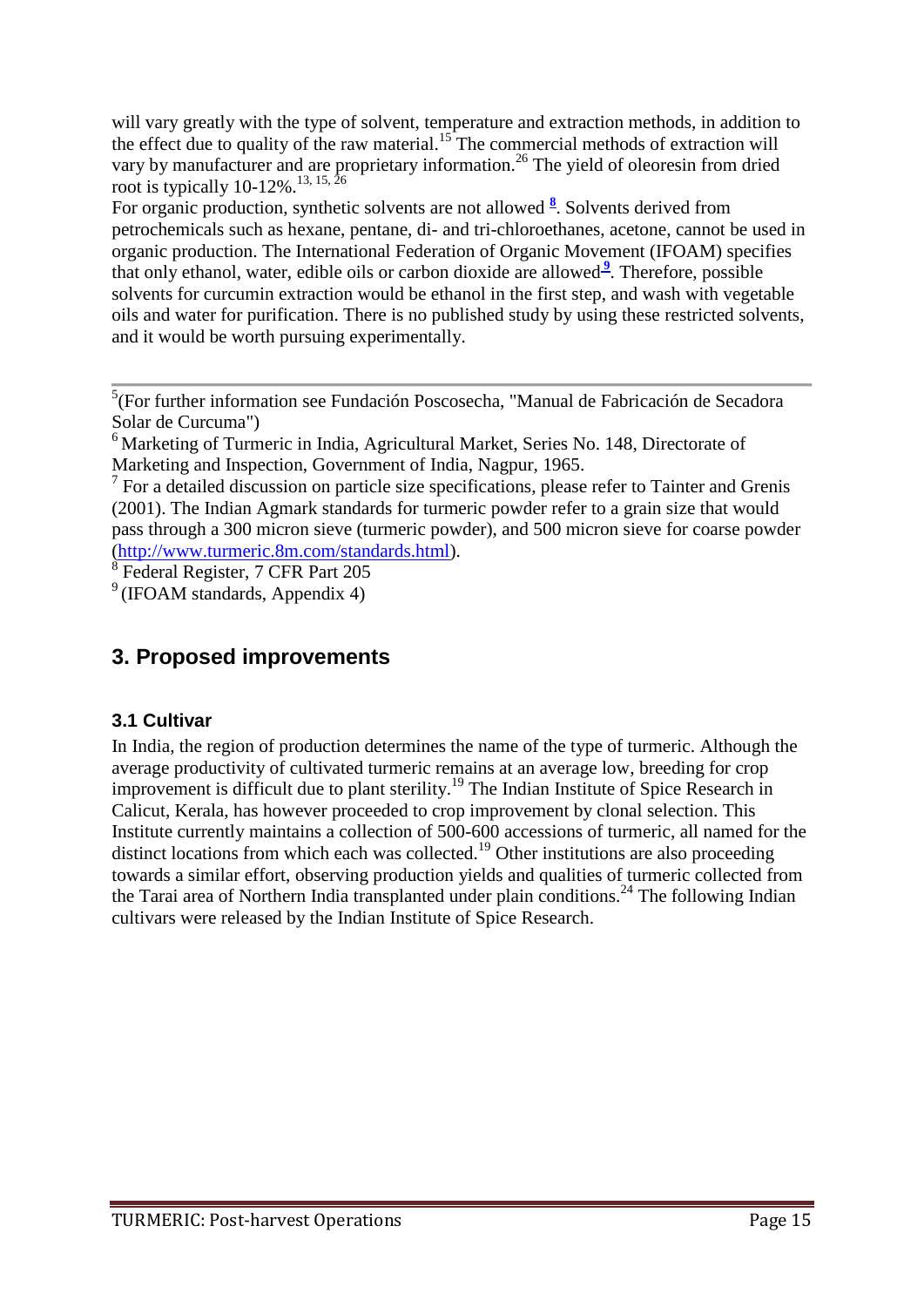| <b>Turmeric</b><br>cultivar | Fresh<br>yield<br>a<br>(T/ha) | <b>Maturity</b><br>(days) | Curcumin<br>$\frac{0}{0}$ | Oleo-<br>resin<br>$\frac{0}{0}$ | <b>Essential</b><br>$oil\%$ | <b>Dry</b><br>recovery<br>$\frac{0}{0}$ | <b>Rhizome</b><br>color |
|-----------------------------|-------------------------------|---------------------------|---------------------------|---------------------------------|-----------------------------|-----------------------------------------|-------------------------|
| Suvarna                     | $17.4 -$<br>43.5              | 200                       | $\overline{4}$            | 13.5                            | $\overline{7}$              | 26                                      | Deep<br>orange          |
| Suguna                      | $29.3 -$<br>60.3              | 190                       | 4.9                       | 13.5                            | 6                           | 20.4                                    | Orange                  |
| Sudarshana                  | $28.8 -$<br>54.9              | 190                       | 7.9                       | 15                              | 7                           | 20.6                                    | Orange                  |
| Prabha                      | 37                            | 205                       | 6.5                       | 15                              | 6.5                         | 19.5                                    | Reddish<br>yellow       |
| Prathibha                   | 39.1                          | 225                       | 6.5                       | 16.2                            | 6.2                         | 18.5                                    | Reddish<br>yellow       |

**Table 10: Indian cultivars released by the Indian Institute of Spice Research 3, 10, 41**

*a : First value is observed yield, second value is potential yield Source:<http://www.iisr.org/varieties/>*

# <span id="page-16-0"></span>**3.2 Post harvest handling**

It is recommended that washed rhizomes be dried as soon as possible to minimize contamination, mold growth and fermentation. Boiling the turmeric rhizome in the curing process significantly reduces the microbial load on the rhizomes<sup>26</sup>. If the rhizome is additionally dried in a mechanical drier, the potential for dust contamination is lessened. After drying, specific equipment is suggested for optimum cleaning of the dried rhizomes<sup>43</sup>: a plain sifter and an air screen separator will help remove small materials such as dead insects, excreta and extraneous matter, while a rotary knife cutter, a screen separator and a de-stoner will help remove residual insects and other extraneous matter.

In spite of the curing and drying process, turmeric still carries a heavy bacterial  $load^{33}$ . Specifically, toxigenic molds are reported on turmeric and other spices. Among the postprocessing disinfection treatments available for spices, ethylene oxide is currently approved for use on spices in the United States with a maximum residue of 50 ppm after treatment.<sup>53</sup> However, ethylene oxide is dangerous to apply, and highly carcinogenic by inhalation. It has to be applied in specially-built facilities. The use of ethylene oxide is banned in the European Union and in Japan.<sup>17</sup> The U.S. Environmental Protection Agency (EPA) has a maximum tolerance residue for ethylene oxide of 50 ppm on spices (40 CFR, 180.151). Propylene oxide is an alternative to ethylene oxide, but is not as efficient.<sup>53</sup> If ethylene oxide is withdrawn form the market, it is likely that propylene oxide will follow the same route. Irradiation is becoming an increasingly accepted technique to sterilize spices and other food products, mostly meat products and fruits.<sup>33</sup> It too requires specially built and secure facilities. The common dose applied to spices is 3 to 10 kGy. By law, a spice irradiated once cannot be irradiated a second time; therefore, bulk irradiated spices must be well labelled to avoid a second irradiation if it enters as an ingredient in a meat or other product that will be irradiated.<sup>53</sup> Irradiation of turmeric rhizomes with 10 kGy at a dose rate of 19 Gy·min-1 was reported not to modify the composition of volatile oils extracted after one week of storage at 5 ºC.17 The antioxidant activity as measured by the protective ability of linoleic acid oxidation (thiobarbituric acid value and peroxide value) was also reported to be unaffected by irradiation.<sup>17</sup> Laws allowing irradiation on foods vary greatly by country within the European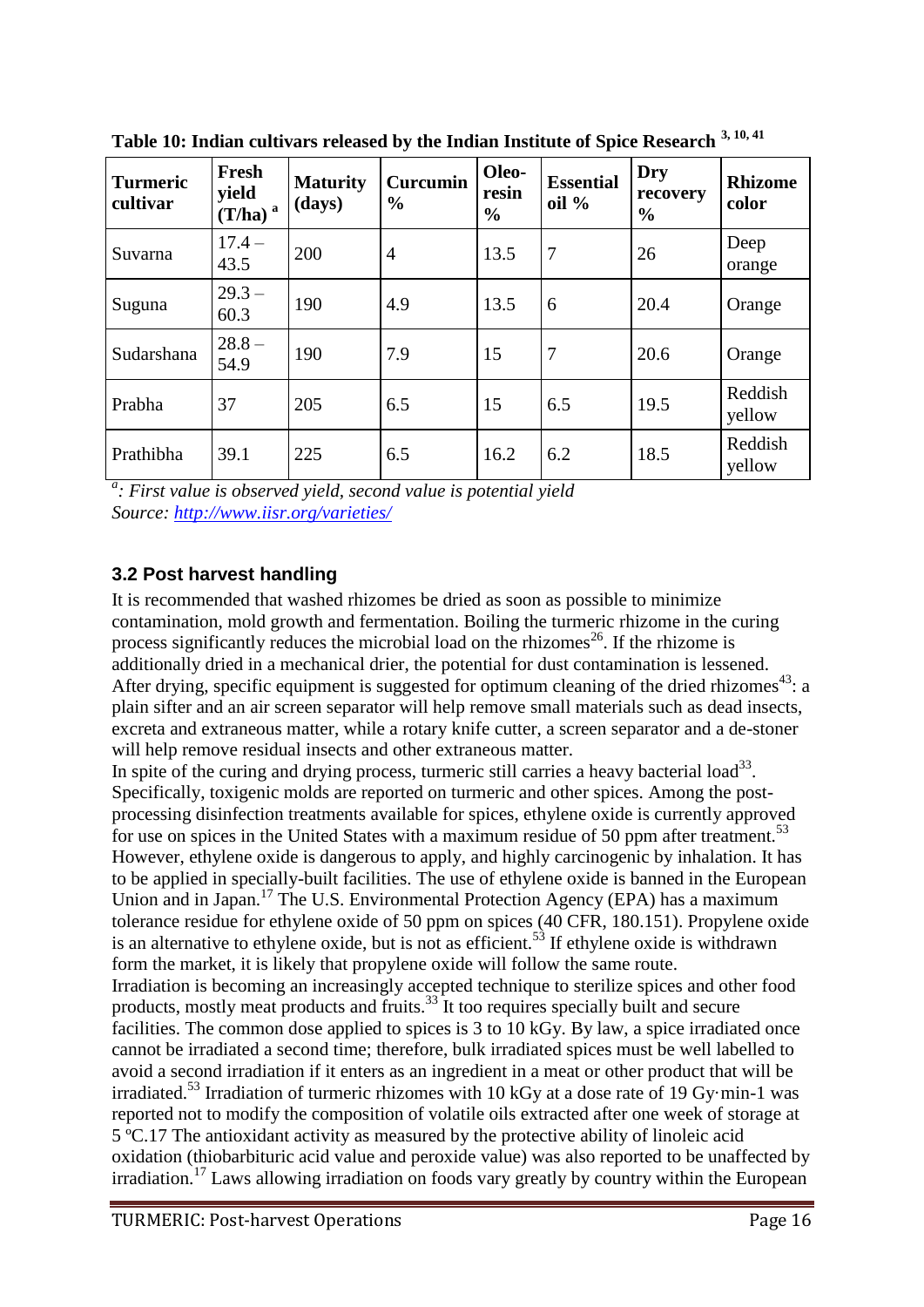Union. Several test methods are available to detect whether a spice has been irradiated. One method is based on the observation that irradiated spices exhibit thermoluminescence. However, it appears that inorganic dust present in spice powders have the highest thermoluminescence capacity from irradiation. Therefore, one study suggested that salt (NaCl) could be added before irradiation and serve as an indicator for irradiation.<sup>14</sup> This may not be very practical for all spices. Other reported methods include electron spin resonance spectroscopy.<sup>33,53</sup>

# <span id="page-17-0"></span>**3.3 Storage**

Turmeric pigment is highly unstable as compared to the yellow synthetic colorant,  $\arctan^{-15}$  However, if protected from light and humidity, the curcuminoid pigments in turmeric powder and oleoresin are stable. Therefore, turmeric rhizomes and powder should be stored away from light and in a very dry environment.<sup>43</sup> Additionally, all water or ethanol solvent should be removed from the oleoresin to assure pigment stability.<sup>15</sup>

# <span id="page-17-1"></span>**Annex 1: Useful Sites**

Indian Spice Board: [http://www.indianspices.com](http://www.indianspices.com/) 2. Indian Institute of Spice Research: [http://www.iisr.org](http://www.iisr.org/) 3. Indian Institute of Spice Research, Agricultural Technology Information Center: <http://www.iisr.org/atic/> 4. Indian Ministry of Food Processing Industry: [http://mofpi.nic.in/technologies/rural/spices&plantation/spi\\_dehydraginger.htm](http://mofpi.nic.in/technologies/rural/spices&plantation/spi_dehydraginger.htm) 5. Organic Trade Association [http://www.ota.com](http://www.ota.com/) 6. International Federation of Organic Movements [http://www.ifoam.org](http://www.ifoam.org/) 7. American Spice Trade Association [http://www.astaspice.org](http://www.astaspice.org/) 8. U.S. Food and Drug Administration Office of Regulatory Affairs Import program <http://www.fda.gov/ora/import/default.htm>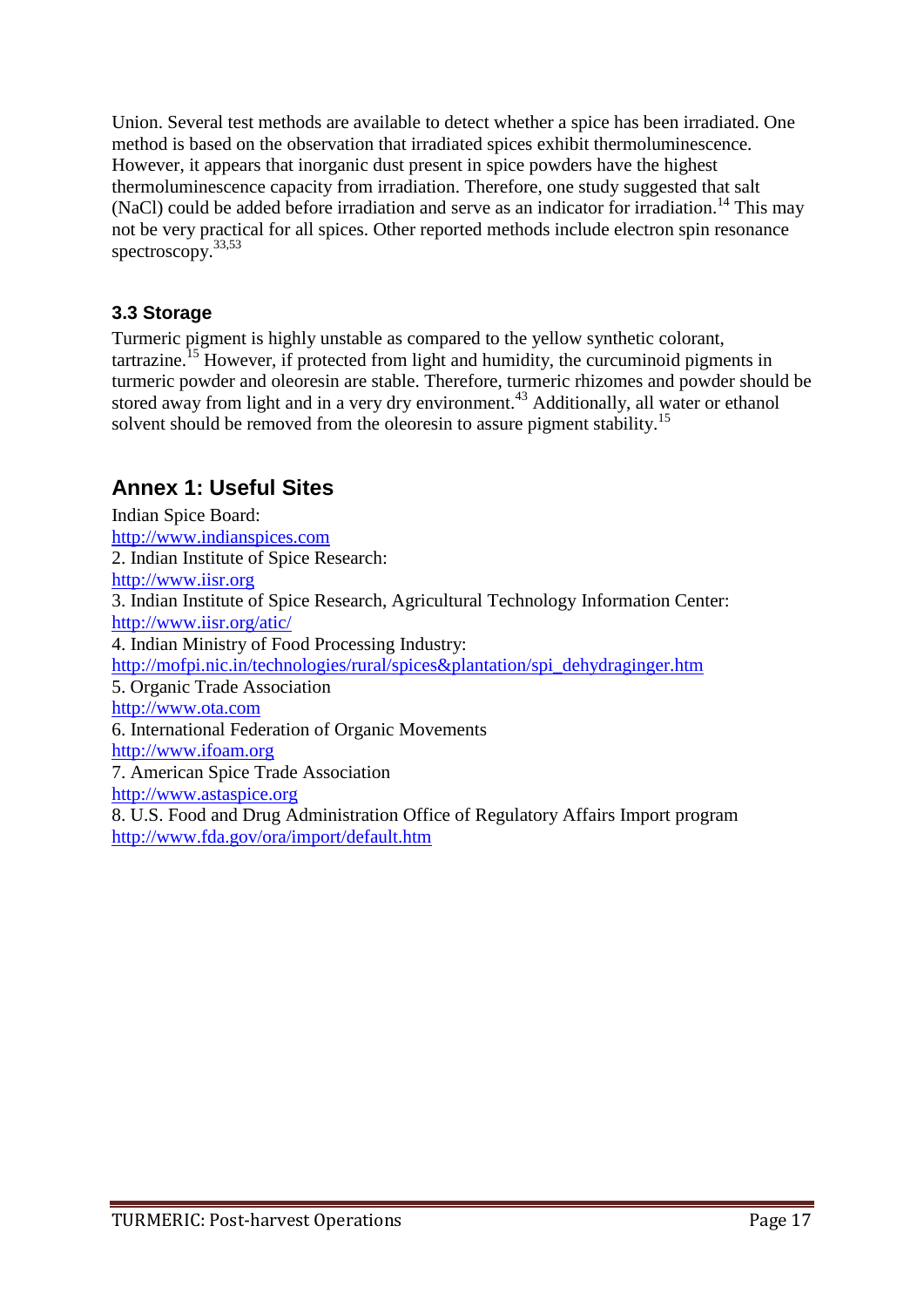# <span id="page-18-0"></span>**Annex 2: References**

9. Sharma-Ashok, Dwivedi-Neelima, and Khanuja, S.P.S. 2000. Sourcing information on R&D and trade of medicinal and aromatic plants through web data mining: Some utility sites. Journal of Medicinal and Aromatic Plant Sciences. 24 (1):82-103.

10. Anandaraj, M., Devasahayam, S., Zachariah, T.J., Eapen, S.J., Sasikumar, B., and Thankamani, C.K. 2001. Turmeric (Extension Pamphlet). J. Rema and M.S. Madan, Editors. Indian Institute of Spices Research, Calicut, Kerala.API-Ayurvedic Pharmacopoeia of India 1989. New Delhi: Government of India-Ministry of Health and Family Welfare-Department of Health. 45-46.

12. ASTA 2000. The American Spice Trade Association Report, Spice Statistics, 2000 13. ASTA 2002. A concise guide to Spices, Herbs, Seeds, and Extractives. American Spice Trade Association. pp. 48-50.

14. Behere, A., Padwal-Desai, S.R., Rao, S.M.D., and Nair, P.M. 1992. A simple method for identification of irradiated spices. Radiat. Phys. Chem. 40(1):27-30.

15. Buescher, R., and Yang, L. 2000. Turmeric. In: Natural Food Colorants. Science and Technology. G.L. Lauro, and F.J. Fancis (Eds). Marcel Dekker, New York. pp. 205-226. 16. Chatterjee, S., Padwal Desai, S.R., and Thomas, P. 1999. Effect of ?-irradiation on the antioxidant activity of turmeric (Curcuma longa L.) extracts. Food Res. Int. 32:487-490. 17. Chatterjee, S., Variyar, P.S., Gholap, A.S., Padwal-Desai, S.R., and Bongiwar, D.R. 2000. Effect of ?-irradiation on the volatile oil constituents of turmeric (Curcuma longa). Food Res. Int. 33:103-106.

18. Cheng, A.-L., C.-H. Hsu, J.-K. Lin et al 2001. Phase I clinical trial of curcumin, a chemopreventive agent, in patients with high-risk or pre-malignant lesions. Anticancer Research 21: 2895-2900.

19. Dahal, K.R., and Idris, S. 1999. Curcuma longa L. In : de Guzman, C.C. and Siemonsma, J.S. (Editors) : Plant Resources of South-East Asia No 13. Spices. Backhuys Publishers, Leiden, The Netherlands. pp.111-116.

20 Deodhar, S.D., R. Sethi, R.C. Srimal 1980. Preliminary studies on anti-rheumatic activity of curcumin (diferuloyl methane). Indian Journal of Medical Research 71:632-634.

21. Ferreira, L.A.F., Henriques, O.B., Andreoni, A.A.S., Vital, G.R.F., Campos, M.M.C., Habermehl, G.G., and de Moraes, V.L.G. 1992. Antivenom and biological effects of arturmerone isolated from Curcuma longa (Zingiberaceae). Toxicon. 30:1211-1218.

24. Garg, S.N., Bansal, R.P., Gupta, M.M., and Kumar, S. 1999. Variation in the rhizome essential oil and curcumin contents and oil quality in the land races of turmeric Curcuma longa of North Indian plains. Flavour Fragr. J. 14:315-318.

25. Gopalan, B., Goto M., Kodama, A., and Hirose, T. 2000. Supercritical carbon dioxide extraction of turmeric (Curcuma longa). J. Agric. Food Chem. 48:2189-2192.

Govindarajan, V.S. 1980. Turmeric - chemistry, technology, and quality. Crit. Rev. in Food Sci. & Nutr. T.E. Furia, Ed., CRC Press, Boca Raton, FL. Vol. 12:199-301.

27. Jayaprakasha, G.K., Negi, P.S., Anandharamakrishnan, C., and Sakariah, K.K. 2001. Chemical composition of turmeric oil - a byproduct from turmeric oleoresin industry and its inhibitory activity against different fungi. Z. Naturforschung. 56c:40-44.

28. Kapoor, L.D. 1990. CRC Handbook of Ayurvedic and Medicinal Plants. Boca Raton, CRC Press. 149-150.

29. Kinchi, F.,Y. Goto, N. Sugimoto et al. 1993. Nematocidal activity of turmeric synergistic action of curcuminoids. Chem. Pharm. Bull. (Tokyo) 41(9):1640-1643.

30. Kitani & Osawa 2002. AGE 25.

31. Kiso, Y., Y. Suzuki, N. Watanabe et al. 1983. Antihepatotoxic principles of curcuma longa rhizomes. Planta Medica 49:185-187.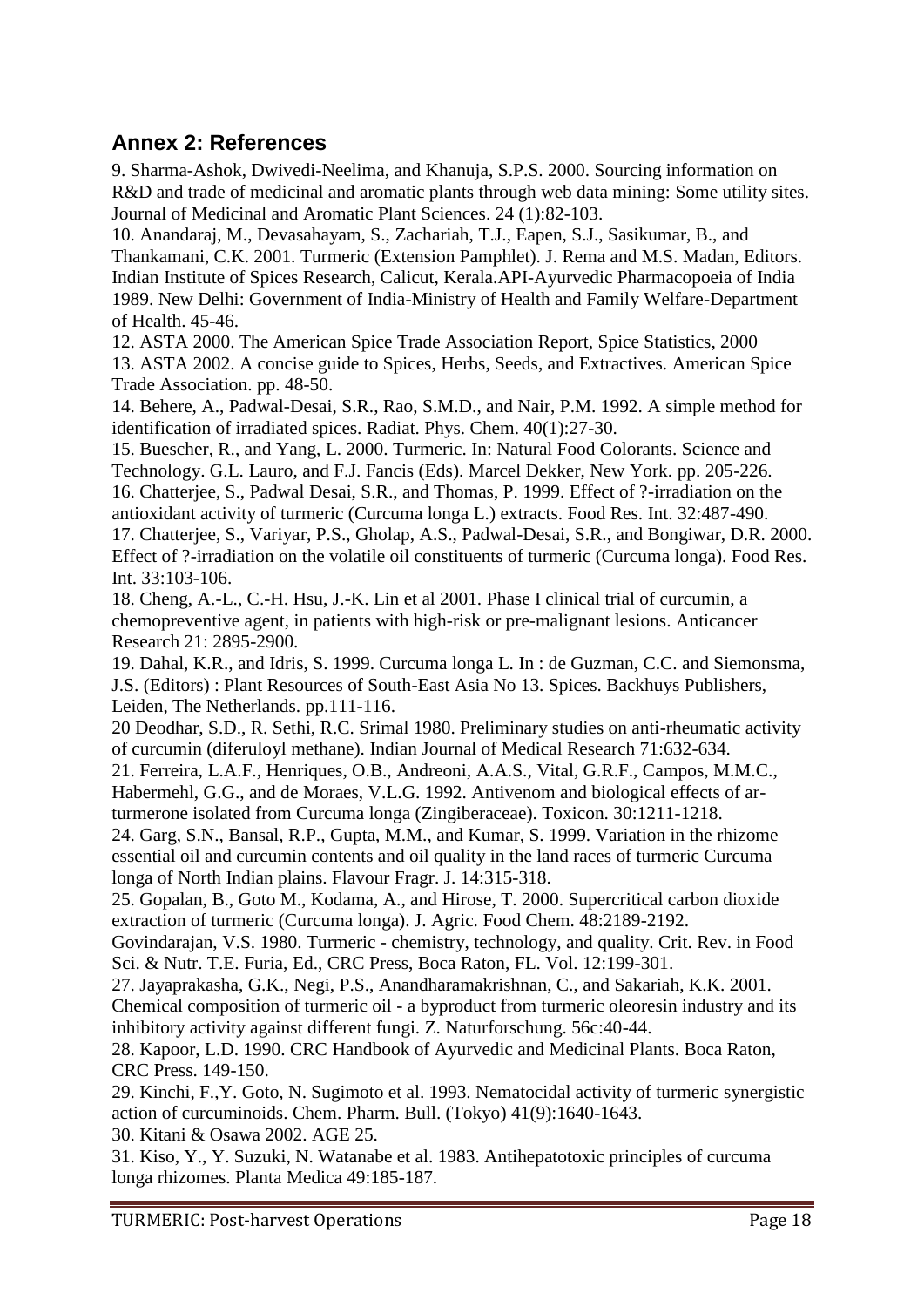32. Kulkarni, R.R. 1991 Treatment of osteoarthritis with a herbomineral formula: a doubleblind, placebo-controlled, cross-over study. Journal of Ethnopharmacology 33: 91-95.

33. Lacroix, M., Marcotte, M., and Ramaswamy, H. 2003. Irradiation of fruits, vegetables, nuts and spices. In: Handbook of Postharvest Technology. Cereals, Fruits, Vegetables, Tea, and Spices. Chakraverty, A., Mujumdar, A.S., Raghavan, G.S.V., and Ramaswamy, H.S. (Eds). Marcel Dekker, New York. pp. 623-652.

34. Lawrence, B.M. 2000. Progress in Essential Oils. Turmeric Oil. Perfumer and Flavorist. 25 (6):32-38.

35. Lim, G.P., T Chu, F. Yang, W. Beech, S.A. Frautschy, G.M. Cole 2001. The curry spice curcumin reduces oxidative damage and amyloid pathology in an Alzheimer transgenic mouse. Journal of Neuroscience 21(21) 8370-8377.

Lutomski, J., B. Kedzia, W. Debska l974. Wirkung des äthanolextractes und activer substanzen aus Curcuma longa auf bakterien un pilze (Effect of an alcohol extract and active ingredients from Curcuma longa on bacteria and fungi).(English abstract) Planta Medica 26: 9-19.

37. McCaleb, R., Leigh, E., and Morien, K. 2000. Turmeric, Curcuma longa, Zingiberaceae. In: The Encyclopedia of Popular Herbs. Prima Publishing, CA. pp. 374-381.

38. Mazumder, A., K. Raghavan, J. Weinstein, et al. 1995. Inhibition of human immunodeficiency virus type-1 integrase by curcumin. Biochemical Pharmacology 49(8): 1165-1170.

39. Narayana, D.B.A., Brindavanam, N.B., Dobriyal, R.M., and Katuyar, K.C. 2000. Indian Spices: An overview with special reference to neutraceuticals. Journal of Medicinal and Aromatic Plant Sciences. 22 (1B):236-246.

40. Negi, P.S., Jayaprakasha, G.K., Jagan Mohan Rao, L., and Sakariah, K.K. 1999. Antibacterial activity of turmeric oil: a byproduct from curcumin manufacture. Journal of Agricultural Food Chemistry 47(10): 4297-4300.

41. Peter, K.V., and Zachariah, T.J. 2000. Spice oils and oleoresins: Challenges and opportunities. Journal of Medicinal and Aromatic Plant Sciences. 22 (1B):247-252.

42. Polassa, K., T.C. Raghuram, T.P. Krishna, K. Krishnaswamy. 1992. Effect of turmeric on urinary mutagens in smokers. Mutagenesis 7(2): 107-109.

43. Pruthi, J.S. 1992. Postharvest technology of spices: pre-treatments, curing, cleaning, grading and packing. Journal of Spices and Aromatic Crops. 1 (1):1-29.

44. Rao, C.V., A. Rivenson, B. Simi, B.S. Reddy 1995 Chemoprevention of colon carcinogenesis by dietary curcumin, a naturally occurring plant phenolic compound. Cancer Research 55(2): 259-256.

45. Riddle, J.A., and Ford, J.E. 2000. IFOAM/IOIA International Organic Inspection Manual. Die Deutsche Bibliothek.

46. Robbins, P. 1995. Tropical Commodities and their markets (A Guide and Directory), 229- 230.

47. Ruby, A.J., G. Kuttan, K Dinesh Babu, K.N. Rajasekharan, R. Kuttan 1995. Anti-tumour and antioxidant activity of natural curcuminoids. Cancer Letters 94: 79-83.

48. Sharma-Ashok, Dwivedi-Neelima, and Khanuja, S.P.S. 2000. Sourcing information on R&D and trade of medicinal and aromatic plants through web data mining: Some utility sites. Journal of Medicinal and Aromatic Plant Sciences. 24 (1):82-103.

49. Srivastava, K.C., M. Dikshit, R.C. Srimal 1985. Anti-thrombotic effect of curcumin. Thrombosis Research 40: 413-417.

50. Srivastava, K.C., A. Bordia, S.K. Verma 1995. Prostaglandins, Leukotrienes and Essential Fatty Acids 52: 223-227.